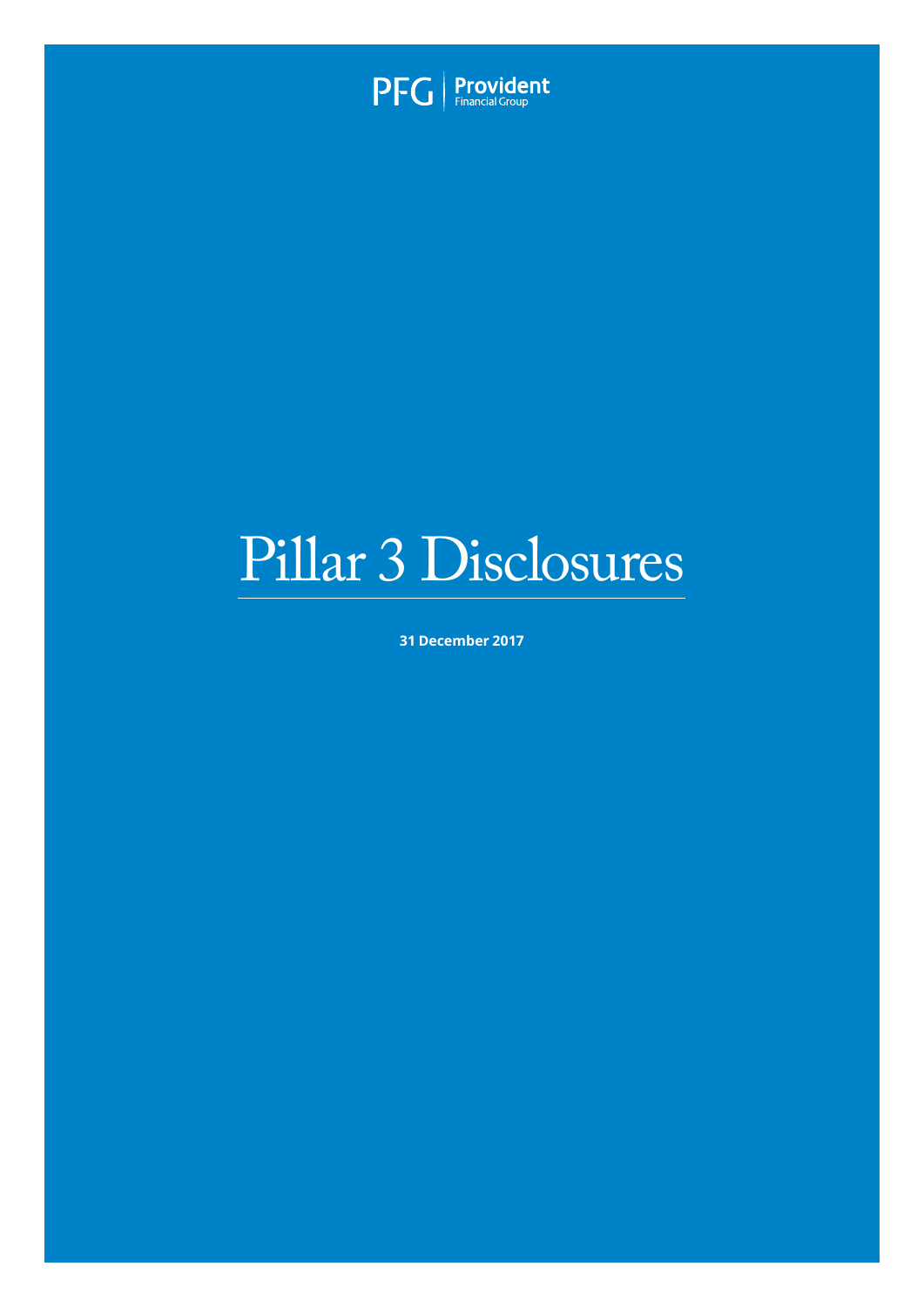#### **Provident Financial plc** Pillar 3 disclosures – 31 December 2017

#### **Inside this report**

|    | Introduction                                                                 |                |
|----|------------------------------------------------------------------------------|----------------|
| 2. | Regulatory capital framework                                                 | $\overline{3}$ |
| 3. | Risk management                                                              | 5              |
| 4. | Capital management and resources                                             | 6              |
| 5. | Capital requirement                                                          | 9              |
| 6. | Capital buffers                                                              | 15             |
| 7. | Liquidity                                                                    | 16             |
| 8. | Asset encumbrance                                                            | 17             |
| 9. | Remuneration policies and practices                                          | 18             |
|    | Appendix 1 - Own funds disclosures                                           | 19             |
|    | Appendix 2 – Leverage Ratio disclosures                                      | 23             |
|    | Appendix 3 – Main features of the ordinary shares of Provident Financial plc | 25             |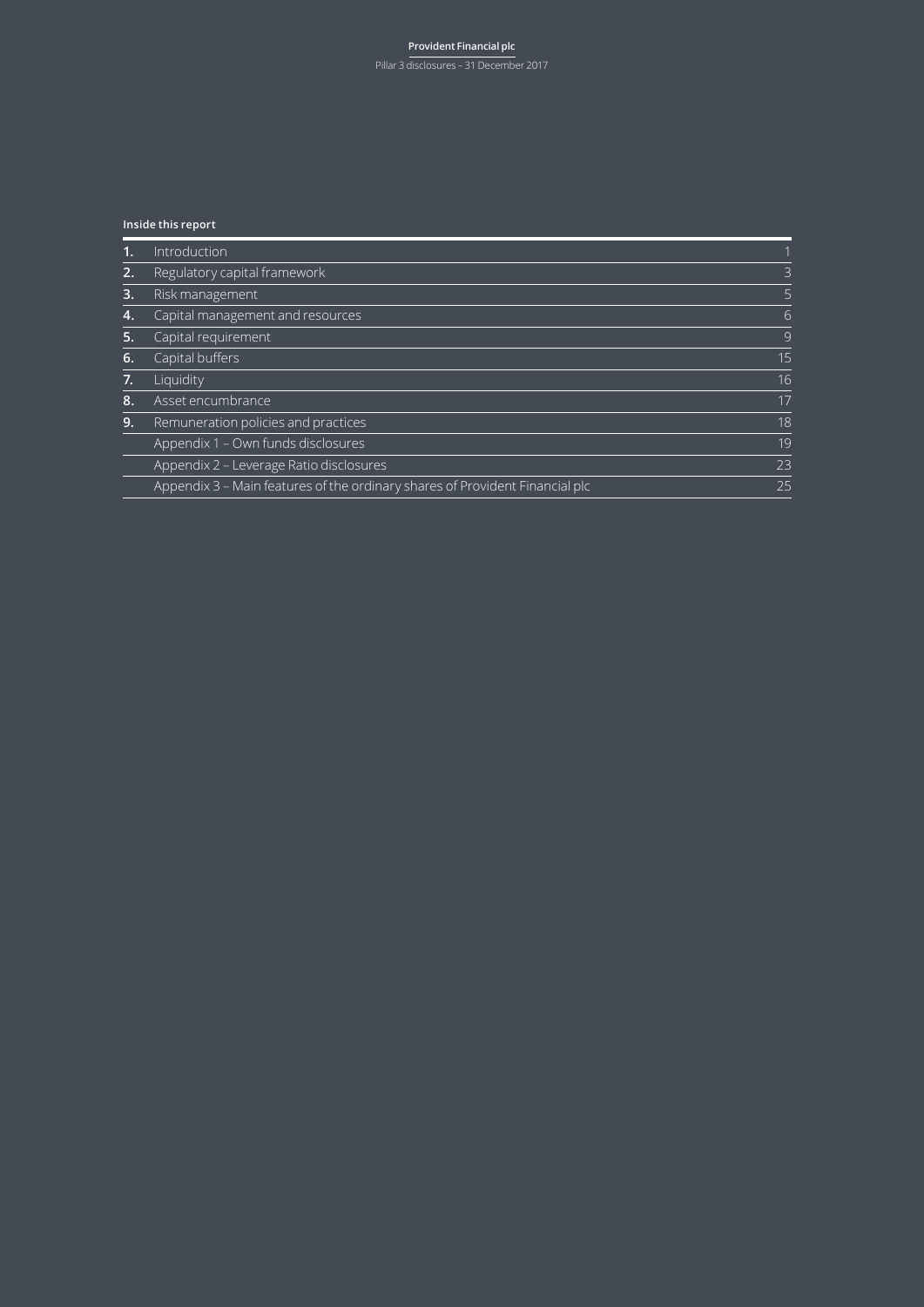### 1.Introduction

#### **1.1 Overview**

This document presents the consolidated Provident Financial plc Pillar 3 disclosures on capital and risk management at 31 December 2017 in accordance with the requirements of the Capital Requirements Directive and Regulation (CRD) IV. This document should be read in conjunction with the Provident Financial plc group (the group) Annual Report and Financial Statements 2017.

The group comprises three principal trading divisions:

- > Vanquis Bank, which provides credit cards to the non-standard UK consumer credit market and accepts retail deposits;
- > Consumer Credit Division (CCD), which provides home credit and online lending to the non-standard UK consumer credit market; and
- > Moneybarn, which is the UK's largest provider of non-standard vehicle finance in the UK.

Vanquis Bank is authorised by the Prudential Regulation Authority (PRA) and regulated by the PRA and the Financial Conduct Authority (FCA). The PRA sets requirements for Vanquis Bank relating to capital and liquidity adequacy and large exposures.

The group, incorporating Vanquis Bank, CCD and Moneybarn, is the subject of consolidated supervision by the PRA by virtue of Provident Financial plc being the parent company of Vanquis Bank. The PRA sets requirements for the consolidated group in respect of capital and liquidity adequacy and large exposures.

The FCA regulation of the consumer credit industry commenced on 1 April 2014. Moneybarn received FCA authorisation in June 2016. CCD continues to operate under an interim permission awaiting full authorisation.

During 2017, the group announced that it was facing a number of uncertainties including the disruption to trading within the home credit business, and the investigations by the FCA into the Repayment Option Plan (ROP) feature in Vanquis Bank and affordability, forbearance and termination option in Moneybarn. A full overview of the developments over the last 12 months is set out in the group's Annual Report and Financial Statements for the year ending 31 December 2017.

As set out in the group's Annual Report and Financial Statements, a settlement has been agreed with the FCA on Vanquis Bank's ROP investigation. The total cost of settlement is estimated to be £172.1m and has been reflected as an exceptional cost in the 2017 results. Moneybarn continues to cooperate with the FCA with its ongoing investigation into affordability, forbearance and termination options. A provision of £20.0m, being management's prudent estimate of the expected outcome in respect of the investigation, has been reflected as an exceptional cost in the 2017 results. In addition, good progress has been made in implementing the home credit recovery plan.

Following a thorough review of the various options available to the group to improve its capital position in light of the group's short and medium-term priorities, the Board has decided to pursue a fully underwritten rights issue. The group is seeking to raise additional capital of approximately £300m (£331m gross proceeds before deduction of expenses of approximately £31m) through the proposed rights issue which is subject to shareholder approval at an EGM on 21 March 2018. The net proceeds of the proposed rights issue will ensure that the group has appropriate levels of regulatory capital to meet its current and future regulatory capital requirements as well as ensure its balance sheet is strengthened with the appropriate level of buffers in order to enable it to pursue underlying organic growth opportunities. As such, the Pillar 3 disclosures also reflect the impact of the rights issue on a pro forma basis.

#### **1.2 Pillar 3 disclosure policy**

The group's approved Pillar 3 disclosure policy is as follows:

Pillar 3 disclosures will be made on an annual basis using the group's year-end date of 31 December. The disclosures will be published in line with the publication of the group's Annual Report and Financial Statements. More frequent disclosures will be made if there is a material change in the nature of the group's risk profile during any particular year.

These Pillar 3 disclosures will be published on the group's corporate website www.providentfinancial.com.

There are a number of required Pillar 3 disclosures which are set out separately in the group's Annual Report and Financial Statements. Such disclosures are referenced as appropriate in this document.

The data contained in the group's Pillar 3 disclosures is calculated in accordance with CRD IV regulatory capital requirements. These disclosures have been subject to internal verification and have been reviewed by the Board of Provident Financial plc.

These disclosures have not been externally audited and do not constitute any part of the group's financial statements, however, some of the information within the disclosures also appears in the Annual Report and Financial Statements.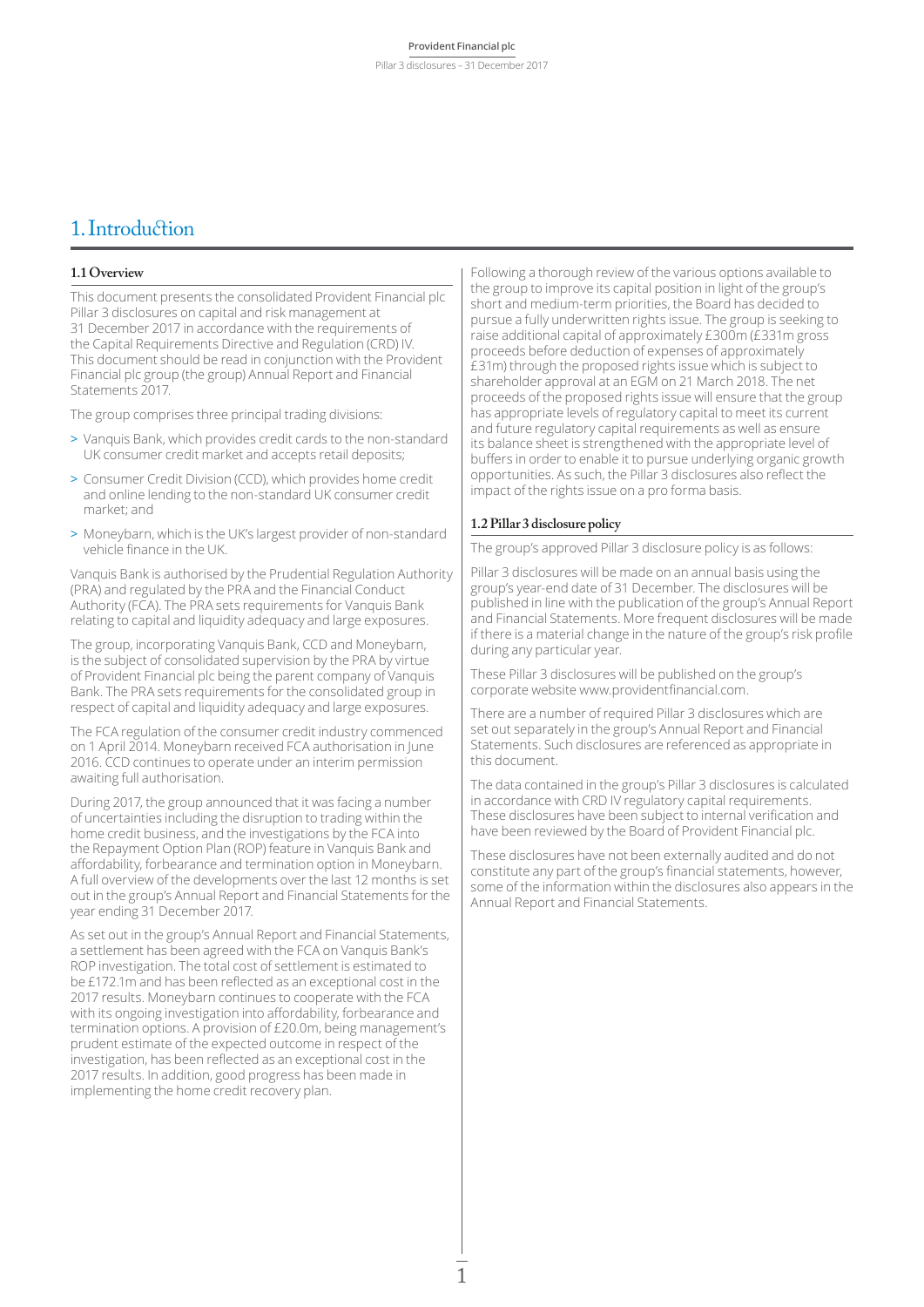#### **1.3 Basis of Pillar 3 disclosures**

The Pillar 3 disclosures have been prepared for the group as a whole in accordance with the rules laid out in article 13 of the Capital Requirements Regulation (CRR). The results of Provident Financial plc and all subsidiary undertakings have been included in the Pillar 3 disclosures and there are no differences between the basis of consolidation for accounting and prudential purposes.

Article 432 of the CRR states that institutions may omit one or more of the Pillar 3 disclosures if the information is not regarded as material. Information in disclosures shall be regarded as not material if the group does not expect that its omission or misstatement would change or influence the assessment or decision of a user relying on that information for the purpose of making economic decisions. Any disclosures omitted on the grounds of materiality have been identified as such in the body of the document.

Vanquis Bank's ability to pay any dividends, and the amount of any such dividends, to Provident Financial plc at any time is subject to its compliance with applicable regulatory capital requirements. Such regulatory capital requirements are subject to change. Furthermore, Vanquis Bank has agreed with the PRA pursuant to a voluntary requirement, that it will not, among other things, pay dividends to the Provident Financial Group without the PRA's consent. There are no other current or foreseen material, practical or legal impediments to the prompt transfer of capital resources or repayments of liabilities between Provident Financial plc and its subsidiary undertakings.

The group has a contingent liability in respect of the Unfunded Unapproved Retirement Benefits Scheme (UURBS). A floating charge is held over CCD's receivables in respect of the unfunded pension benefit promises made to executive directors and certain members of senior management affected by the reduced annual allowance to pension schemes introduced in 2011 under the UURBS. No loss is expected to arise. Further details are noted in the Annual Report and Financial Statements.

The group has no securitised assets as such no further disclosure is included.

#### **1.4 Development in disclosures**

The group's Pillar 3 disclosures have been prepared in light of new regulations and market practice.

This Pillar 3 report presents similar disclosures to those published in 2017, with the exception of the following developments:

- > The group has no encumbered assets, however additional disclosure of encumbered and unencumbered assets is required by the European Banking Authority (EBA) under article 443 of the CRR. The disclosures are set out in section 8.
- > Additional disclosures in respect of liquidity risk management, mandated by the EBA, are set out in section 7.
- > Following publication of PRA policy statement CP12/17, the term Internal Capital Guidance (ICG) has been replaced with the term Total Capital Requirement (TCR), this document reflects the change in terminology. Further, the policy statement introduced a requirement for firms to disclose their TCR as set by the PRA, the group's TCR is set out in section 5.1.

In January, the EBA published guidelines on uniform disclosures with respect to IFRS 9 'Financial instruments' and the transitional period for mitigating the impact on own funds. IFRS 9 came into force on 1 January 2018 and these guidelines will therefore be reflected in the next annual Pillar 3 disclosures. An illustrative impact of IFRS 9 on both the income statement and balance sheet on an unaudited pro forma basis has been set out in the Annual Report and Financial Statements.

#### **1.5 Summary of key capital ratios**

The key capital ratios, as at 31 December, under CRD IV for the group are presented below:

|                                   |          | <b>ssue</b> |       |    |
|-----------------------------------|----------|-------------|-------|----|
| weighted exposures (£m):          | $-118.0$ |             | 18.0  |    |
| Common Equity Tier 1 (CET1) ratio | 14 5%    | 14.2%       | ንጸ 7% | 7% |
| Total capital ratio               | 14.5%    | 14.2%       | 28.7% | 7% |
|                                   |          |             |       |    |

The capital ratios set out above are calculated on a verified basis with any profits or gains not audited or verified by the external auditors at the balance sheet date deducted from own funds. This is consistent with the disclosures included in the regulatory reporting submissions. At 31 December 2017 there were no profits not audited or verified by the external auditors at the balance sheet date.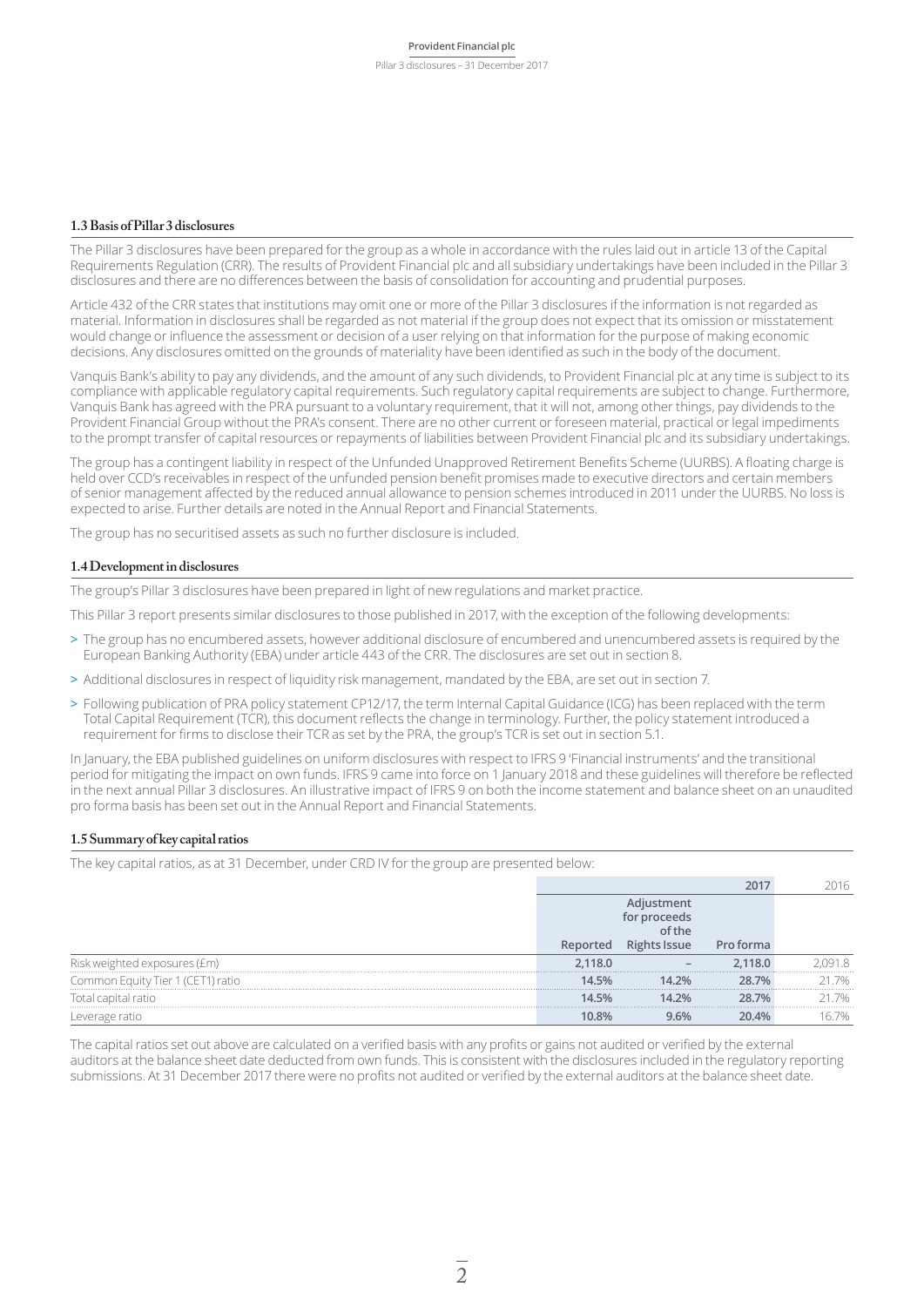### 2.Regulatory capital framework

#### **2.1 Regulatory capital framework**

The BASEL regulatory framework has been implemented in the European Union via the CRD. The latest iteration of CRD, CRD IV, was implemented and adopted by the group from 1 January 2014.

CRD IV came into force in the European Union on 1 January 2014 and defines a framework of regulatory capital resources and requirements. The rules include disclosure requirements known as 'Pillar 3' which apply to the group as parent company of Vanquis Bank. The framework consists of three 'pillars', as summarised below:

- > **Pillar 1** is the calculation of minimum regulatory capital requirements that firms are required to hold against risk, the most significant elements for the group being credit risk and operational risk.
- > **Pillar 2** aims to enhance the link between an institution's risk profile, its risk management and risk mitigation systems, and its capital planning. The group performs an Internal Capital Adequacy Assessment Process (ICAAP) on at least an annual basis to assess whether additional regulatory capital over and above Pillar 1 should be held based on the risks faced by the group and the risk management processes in place. The amount of any proposed additional capital requirement is also assessed by the PRA during its capital supervisory review and evaluation process (C-SREP), which also aims to ensure that institutions have adequate arrangements, strategies, processes and mechanisms and capital and liquidity to ensure sound management and coverage of their risks.
- > **Pillar 3** complements Pillars 1 and 2 and aims to encourage market discipline by developing a set of disclosure requirements which allow market participants to assess key pieces of information on a firm's capital, risk exposures, risk management processes, leverage and remuneration.

#### **2.2 Capital requirements**

**Pillar 1 Requirement Calculation Method Description Requirement Requirement Reference** Credit risk + Standardised approach Fregroup applies the standardised method to the entire loan book. The standardised approach applies a standardised set of risk weightings to credit risk exposures. A capital requirement of 8% of risk weighted exposures ('RWEs') is applied. Pillar 1 requirements (as per Article 92 of the CRR): > 4.5% of RWEs met by CET1 capital. > 6.0% of RWEs met by Tier 1 capital. > 8.0% of RWEs met by total capital. 5.3 Operational risk + Alternative standardised approach (ASA) As the group's activities are primarily classified as retail banking, the group applies the ASA for operational risk capital requirements. A 0.035 multiplier is applied to the historical average gross receivables of the last three year ends. A capital requirement of 12% is applied as per Article 317 of the CRR. 5.4 Market risk + Standardised approach  $\vert$  Subject to a deminimus level, the group's exposure is calculated in each currency. A capital requirement of 8% of the exposure is applied. 5.5 Counterparty credit risk + Standardised approach  $\blacksquare$  The group measures exposure value on counterparty credit risk exposures under the counterparty credit risk (CCR) mark-tomarket method as permitted under CRD IV. This exposure value is derived by adding the gross positive fair value of the contract (replacement cost) to the contract's potential credit exposure, which is derived by applying a multiple based on the contract's residual maturity to the notional value of the contract.  $N/\Delta$ **Credit** valuation adjustment (CVA) + Standardised approach  $\vert A$  CVA is an adjustment to the fair value of a derivative contract reflecting the counterparty credit risk inherent in the contract. Calculated in accordance with CRR Article 384. N/A

The following table provides a summary of the capital requirements of the group and brief details of the calculation method applied by the group.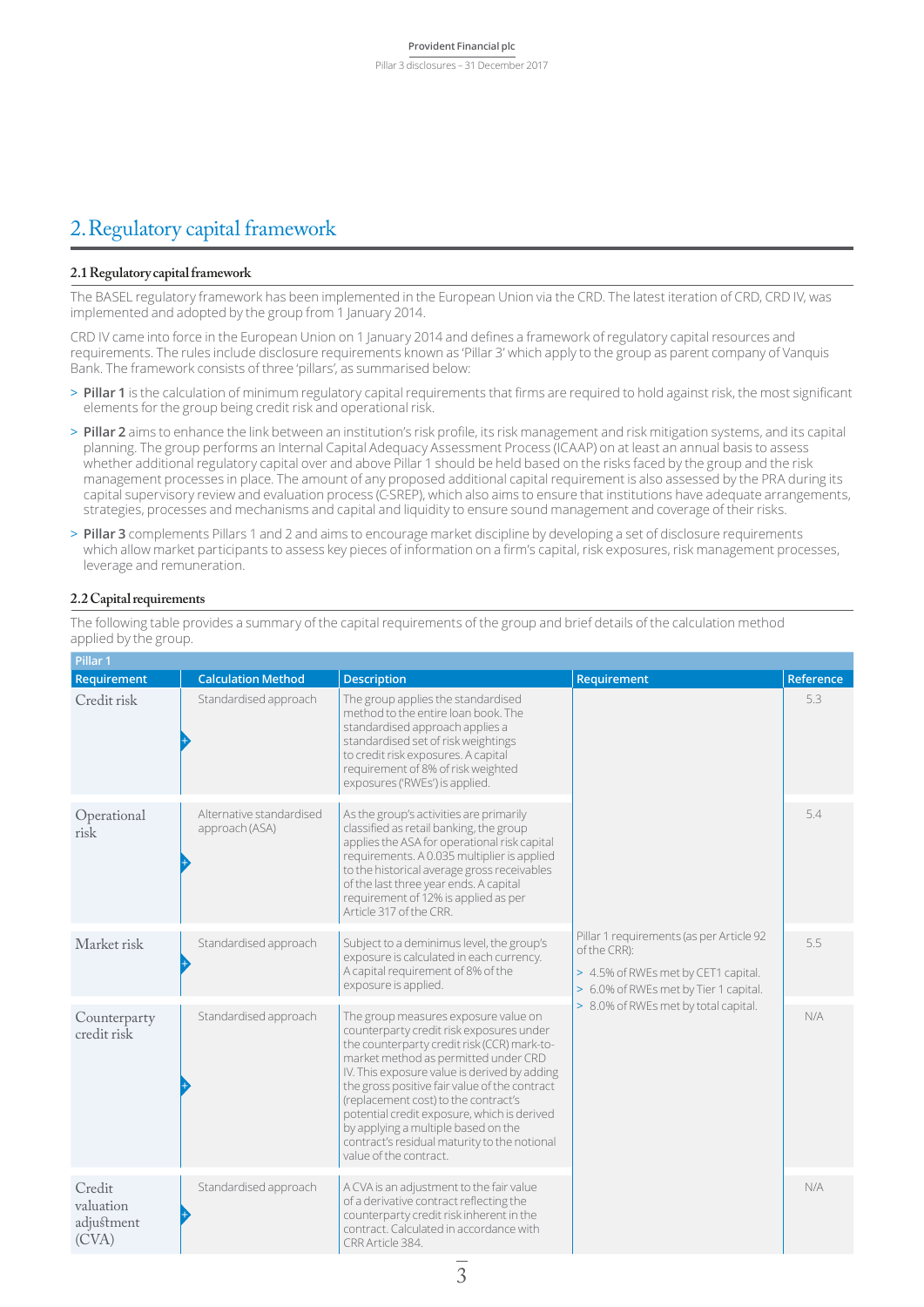Pillar 3 disclosures – 31 December 2017

#### **2.2 Capital requirements continued**

| Pillar <sub>2</sub>                                           |                                                                                                               |                                                                                                                                                                                                                                   |                                                                                                                                                                                                                                                                                                                                                                                                                                                                                                      |           |
|---------------------------------------------------------------|---------------------------------------------------------------------------------------------------------------|-----------------------------------------------------------------------------------------------------------------------------------------------------------------------------------------------------------------------------------|------------------------------------------------------------------------------------------------------------------------------------------------------------------------------------------------------------------------------------------------------------------------------------------------------------------------------------------------------------------------------------------------------------------------------------------------------------------------------------------------------|-----------|
| Requirement                                                   | <b>Calculation Method</b>                                                                                     | <b>Description</b>                                                                                                                                                                                                                | Requirement                                                                                                                                                                                                                                                                                                                                                                                                                                                                                          | Reference |
| Pillar <sub>2a</sub>                                          | Calculated by the<br>PRA based on the<br><b>ICAAP</b> submission<br>and expressed as a<br>percentage of RWEs. | Set as a percentage of RWEs, which may<br>also include a fixed add-on.                                                                                                                                                            | The PRA prescribed TCR (Pillar 1 +<br>Pillar 2a and incorporating a fixed<br>add-on in respect of pension risk)<br>multiple at 31 December 2017 is<br>15.2% of risk weighted exposures.<br>Following review by the PRA of the<br>capital plan, prepared in connection<br>with the rights issue, a TCR (Pillar $1 +$<br>Pillar 2a incorporating a fixed add-on<br>in respect of pension risk) of 22.0% is<br>expected to be imposed in April 2018<br>following the conclusion of the<br>rights issue. | N/A       |
| $Pillar 2b - the$<br>PRA buffer                               | Calculated by the<br>PRA based on the<br><b>ICAAP</b> submission<br>and expressed as a<br>percentage of RWEs. | The PRA buffer, in combination with the<br>CRD IV combined buffer is held to ensure<br>the group can withstand an adverse<br>market stress. The PRA buffer needs to be<br>fully met with CET1 capital by 2019.                    | The PRA buffer is set by the PRA and is<br>currently set at 0% for the group.                                                                                                                                                                                                                                                                                                                                                                                                                        | N/A       |
| $Pillar 2b -$<br>the Capital<br>conservation<br>buffer (CCoB) | Expressed as a<br>percentage of RWEs.                                                                         | The conservation buffer is part of the<br>CRD IV combined buffer. It is held in<br>combination with the counter-cyclical<br>buffer and the PRA buffer to ensure the                                                               | Introduced 1 January 2016, initially set<br>at 0.625% and 1.25% from 1 January<br>2017, rising to 2.5% in 2019.                                                                                                                                                                                                                                                                                                                                                                                      | N/A       |
| $Pillar 2b - the$<br>Countercyclical<br>buffer (CCyB)         | Expressed as a<br>percentage of RWEs.                                                                         | group can withstand an adverse market<br>stress. The combination of the PRA buffer<br>and the CRD IV combined buffer replaced<br>the Capital Planning Buffer (CPB) effective<br>1 January 2016.<br>All to be met by CET1 capital. | Set by the Financial Policy Committee<br>(FPC), currently set at 0%. The FPC<br>has announced that the CCyB will be<br>increased to 0.5% in June 2018 with a<br>further increase to 1% in November<br>2018. The CCyB is reviewed on a<br>quarterly basis.                                                                                                                                                                                                                                            | N/A       |

Additional buffers provided for by CRD IV do not apply to the group.

#### **2.3 Capital resources**

| Type of capital                   | <b>Description</b>                                                                                                                               | $\mid$ Further information                                                                                                                                                                                                                                                                                |
|-----------------------------------|--------------------------------------------------------------------------------------------------------------------------------------------------|-----------------------------------------------------------------------------------------------------------------------------------------------------------------------------------------------------------------------------------------------------------------------------------------------------------|
| Common<br>Equity Tier 1<br>(CET1) | Comprises ordinary share capital, share premium and<br>allowable reserves including retained earnings, after<br>required regulatory adjustments. | Details of the main features of the ordinary share capital of<br>Provident Financial plc are provided in appendix 3.<br>The template in appendix 1 sets out the composition of the group's<br>regulatory capital resources as at 31 December 2017.<br>Quantitative disclosures can be found in section 4. |

The group's own funds were comprised entirely of CET1 capital in 2017 and 2016.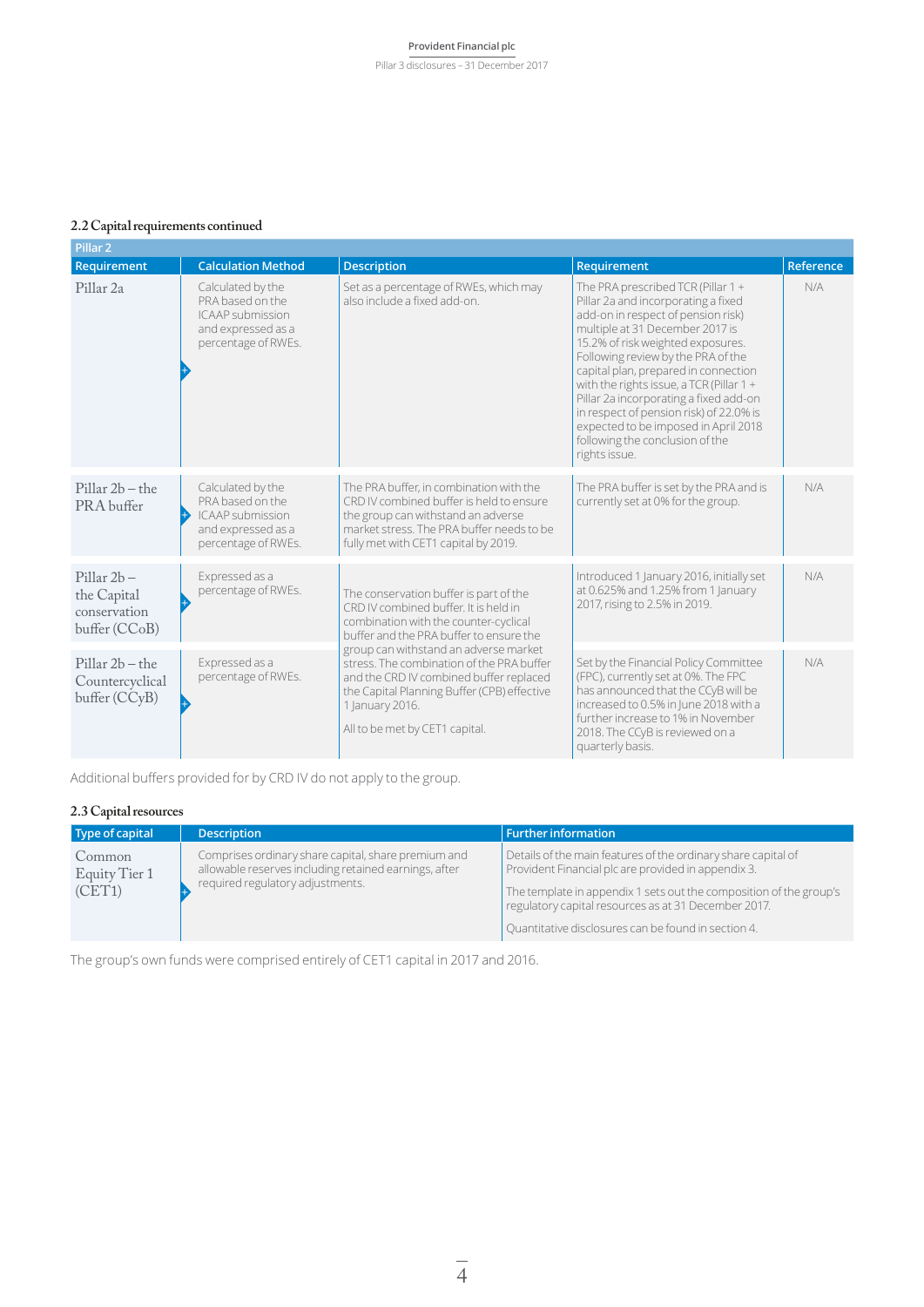### 3.Risk management

A comprehensive overview of the group's risk management objectives, policies, and governance arrangements are set out in the governance section of Provident Financial plc's Annual Report and Financial Statements.

Replication of this disclosure has not been included in this document. The group's Annual Report and Financial Statements are published on the group's corporate website www.providentfinancial.com.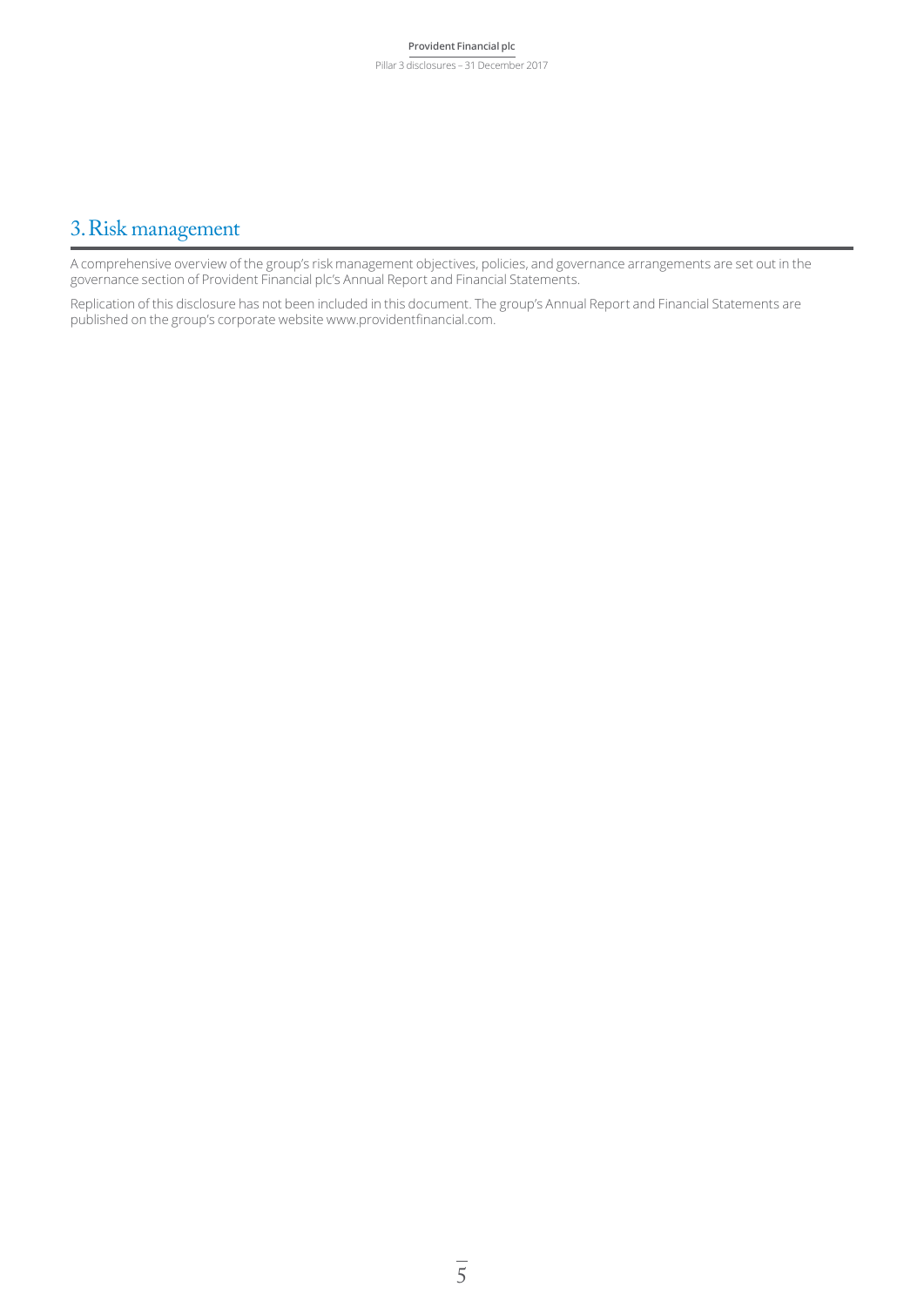### 4.Capital management and resources

#### **4.1 Capital management and controls**

The group uses a number of key performance indicators to assess progress against each of its strategic objectives, including both financial and non-financial measures. The maintenance of a secure funding and capital structure is a key group performance indicator.

The group prudently manages regulatory capital to ensure that it is always maintained at a sufficient level in excess of the PRA prescribed TCR and capital buffers.

The key controls in achieving this objective are:

- > Monitoring the level of regulatory capital against the TCR and capital buffers on a monthly basis as part of the group's management accounts;
- > Producing a monthly rolling forecast, projecting regulatory capital and the TCR and capital buffers for the remainder of the current financial year;
- > Forecasting regulatory capital for the following five years and comparing to the group's projected TCR and capital buffers over the same period as part of the budget and budget update processes in December and June each year;
- > Assessing the impact that strategic projects could have upon regulatory capital;
- > Submitting regulatory capital reports to the PRA periodically; and
- > Assessing the appropriateness of the TCR and capital buffers as part of the group's ICAAP (see 4.2), including stress and scenario testing, and reporting to the PRA if it is no longer considered to be appropriate.

As part of the rights issue process, the group has developed a capital plan based on revised forecasts for the group's three businesses to establish the appropriate scale and nature of resources required to execute the group's strategy and generate capital with a view to restoring the shareholder dividend as soon as possible. The group has discussed with the PRA, and the PRA is familiar with, the details of the group's discussions with the FCA, its current capital position and proposed capital plan including the rights issue.

#### **4.2 ICAAP**

In accordance with the regulations, the group is required to conduct an ICAAP on an annual basis or more frequently if there is a material change in the nature, trading status or risk profile of the group. The ICAAP allows the board to assess whether the group's risk management objective is being met.

The key output of the ICAAP is a document which:

- > Provides a background to the group including the group structure, strategy, key management and the internal control framework and risk management processes;
- > Calculates the minimum capital required under Pillar 1 of the regulations for the group;
- > Identifies the various additional risks facing the group not included in Pillar 1 and considers the required level of additional capital to be held against those risks (Pillar 2a);
- > Considers the level of additional capital to be held in the PRA buffer (Pillar 2b);
- > Calculates the overall regulatory capital requirement of the group as a result of Pillar 1 and Pillar 2a and 2b; and
- > Performs stress testing on the group's budget projections to ensure that both the group's calculated regulatory capital requirement and the TCR is sufficient even under extreme scenarios.

The ICAAP is embedded into the group's risk management framework. Within the monthly management accounts, the group's and Vanquis Bank's regulatory capital resources are compared to the existing TCR. Management accounts are distributed to the executive directors and senior members of the management team on a monthly basis and are distributed to the board for each board meeting.

All material elements of the internal assessment of capital requirements, which are summarised in the ICAAP, are revisited periodically through the year.

Risk registers are revised and reviewed on a quarterly basis by the group and divisional risk committees. Any material movement in any of the key risks would be highlighted in this review and would trigger a revision of the internal assessment of capital requirements and, if appropriate, the ICAAP.

The ICAAP, including the modelling and methodology, is periodically subject to review by the group internal audit function and external advisors.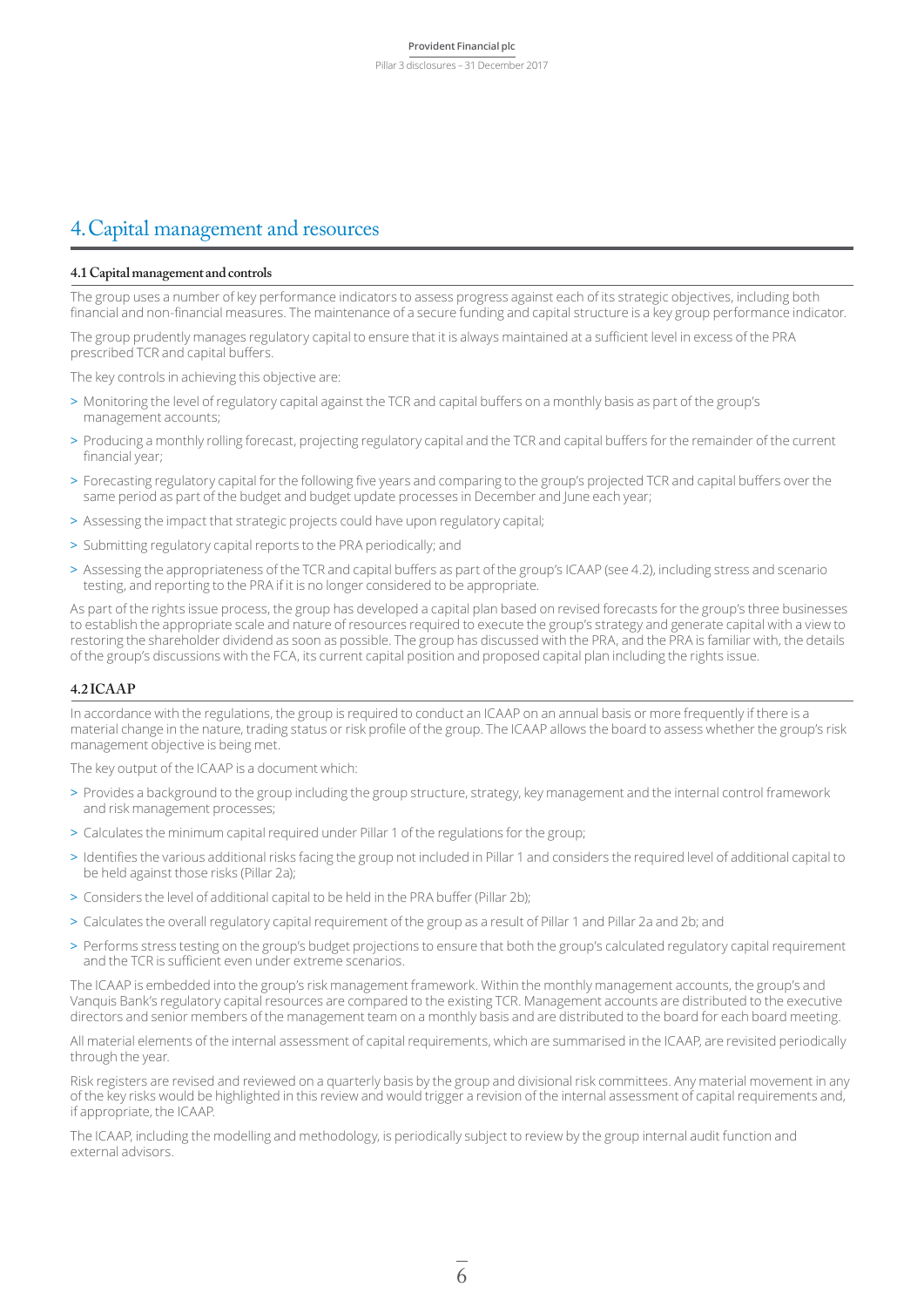#### **4.3 Capital resources**

The group's own funds are comprised entirely of CET1 capital. The template in appendix 1 sets out the composition of the group's reported regulatory capital resources as at 31 December 2017.

It should be noted that there are no transitional provisions which are applicable to the group at 31 December 2017 which impact the calculation of own funds.

The group's shareholder's equity is adjusted in order to arrive at a group regulatory capital figure. The adjustments include deduction of the group's pension asset, intangible assets, goodwill and fair value of derivative financial instruments, all net of deferred tax. In addition, any profits and gains not audited or verified by the external auditors at the balance sheet date are deducted from retained earnings and a foreseeable dividend is accrued on any audited or verified profits based on the group's dividend policy.

The group's retained earnings and other reserves included in the 2017 audited financial statements have been reconciled to the group's regulatory capital at 31 December 2017 below:

|                                                                      |             |                                      | 2017      | 2016   |
|----------------------------------------------------------------------|-------------|--------------------------------------|-----------|--------|
|                                                                      |             | Adjustment<br>for proceeds<br>of the |           |        |
|                                                                      | Reported    | <b>Rights Issue</b>                  | Pro forma |        |
| Note                                                                 | Em          | £m                                   | £m        | £m     |
| Shareholders' equity per the financial statements:                   |             |                                      |           |        |
| Share capital                                                        | 30.7        |                                      | 30.7      | 30.6   |
| Share premium                                                        | 273.0       |                                      | 273.0     | 272.7  |
| Retained earnings and other reserves                                 | 231.4       | 300.0                                | 531.4     | 486.8  |
| Shareholders' equity per the financial statements                    | 535.1       | 300.0                                | 835.1     | 790.1  |
| CET1 adjustments:                                                    |             |                                      |           |        |
| Deduction of unaudited and unverified profits and gains              |             |                                      |           | (73.0) |
| Deduction of foreseeable dividends on verified profits               |             |                                      |           | (63.2) |
| Defined benefit pension assets (net of deferred tax)                 | 3<br>(84.9) |                                      | (84.9)    | (60.0) |
| Fair value of derivative financial instruments (net of deferred tax) |             |                                      |           | 0.2    |
| Goodwill                                                             | (71.2)      |                                      | (71.2)    | (71.2) |
| Intangible assets (net of deferred tax)                              | 6<br>(70.9) |                                      | (70.9)    | (68.3) |
| CET1 capital                                                         | 308.1       | 300.0                                | 608.1     | 454.6  |
|                                                                      |             |                                      |           |        |
| Total regulatory capital (verified basis)                            | 308.1       | 300.0                                | 608.1     | 30.6   |

- 1 At 31 December 2017 there were no profits not audited or verified by the external auditors at the balance sheet date. For the year ending 31 December 2016, in accordance with the regulations set out in CRR, the profits and movements in other comprehensive income (OCI) of the group for the final quarter of the financial year have not been included within regulatory capital since they were not verified or audited by the external auditors as at 31 December 2016.
- 2 Under CRD IV, the group is required to deduct accrued dividends from own funds when they are 'foreseeable' rather than when they are declared. For the year ending 31 December 2017 the foreseeable dividend is nil following the decision to withdraw the interim dividend in August 2017 and no final dividend is proposed in respect of 2017. For the year ending 31 December 2016, the foreseeable dividend relates to the profits accrued and verified for the period between 1 July and 30 September.
- 3 The defined benefit pension asset, net of deferred tax, is required to be deducted from own funds in order to calculate CET1 capital.
- 4 The fair value of derivative financial instruments, net of deferred tax, shall not be included in any element of own funds and as such are deducted from CET1 capital.
- 5 Goodwill principally reflects the surplus of consideration over identifiable net assets acquired and identifiable intangible assets following the acquisition of Moneybarn on 20 August 2014. This is required to be deducted from CET1 capital.
- 6 Intangible assets comprise the fair value of the broker relationships arising on acquisition of Moneybarn on 20 August 2014, and capitalised software and software development costs. These are required to be deducted from CET1 capital.

#### **4.4 Main features of own funds instruments**

The group's CET1 capital consists of the group's equity share capital and reserves after adjusting for the amounts set out in section 4.3 above. The equity share capital consists of ordinary shares and the main features of the ordinary shares are set out in appendix 3.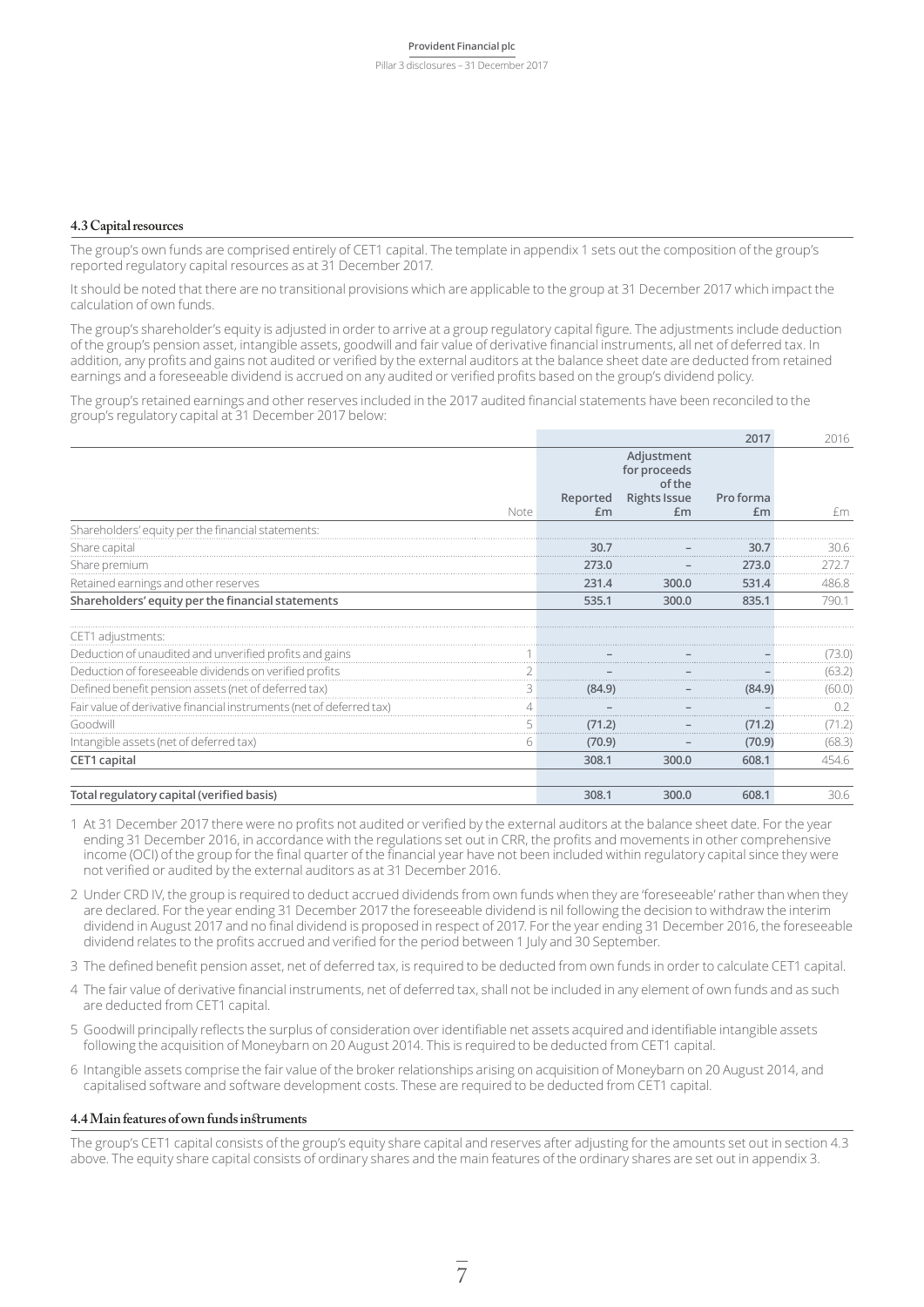Pillar 3 disclosures – 31 December 2017

#### **4.5 Capital ratios**

The CET1 and total capital ratios, as at 31 December, for the group are as follows:

|                              |        |       | forma | - m |
|------------------------------|--------|-------|-------|-----|
|                              | ᅬ      |       |       |     |
| ! (verified basis)           | 308.1  | 300.0 |       |     |
| Risk weighted exposures      | .118.0 |       | 18 N  |     |
| CET 1 ratio (verified basis) | 14.5%  | 14 ን‰ | ንጸ 7% |     |
|                              |        | 7%    | 70/6  |     |

The group has no additional tier 1 or tier 2 capital and as such there is no difference between the CET1 capital ratio and the total capital ratio.

The capital ratios set out above are calculated on a verified basis with any profits or gains not audited or verified by the external auditors at the balance sheet date deducted from own funds. This is consistent with the disclosures included in the regulatory reporting submissions. At 31 December 2017 there were no profits not audited or verified by the external auditors at the balance sheet date. An analysis of the CET1 capital is shown in section 4.3.

#### **4.6 Leverage ratio**

The leverage ratio is a monitoring tool which aims to facilitate an assessment of the risk of excessive leverage in an institution. The ratio is calculated as CET1 capital divided by on and off-balance sheet exposures in accordance with the provisions set out in CRR article 429.

PRA policy statement PS21/17 issued in October 2017 raised the minimum leverage ratio requirement from 3% to 3.25% with immediate effect.

The leverage ratio, as at 31 December, for the group is as follows:

|                                               |                |                                      |                 | 2016    |
|-----------------------------------------------|----------------|--------------------------------------|-----------------|---------|
|                                               |                | Adjustment<br>for proceeds<br>of the |                 |         |
|                                               | Reported<br>£m | Rights Issue <sup>3</sup><br>£m      | Pro-forma<br>£m | ŀm      |
|                                               |                |                                      |                 |         |
| Total assets per audited financial statements | 2.965.9        | 135.0                                | 3.100.9         |         |
| Derivative exposure items                     |                |                                      |                 |         |
| Off balance sheet items <sup>1</sup>          | 96.9           |                                      | 96.9            |         |
| Other regulatory adjustments $2$              | 5.6            |                                      | 5.6             |         |
| Items deducted from own funds                 | (227.0)        |                                      | 227.0)          | 199.4)  |
| Leverage ratio exposure                       | 2,841.4        | 135.0                                | 2,976.4         | 2.715.9 |
| Tier 1 capital                                | 308.1          | 300.0                                | 608.1           | 154.6   |
| Leverage ratio (verified basis)               | 10.8%          | 9.6%                                 | 20.4%           | 16.7%   |

1 The exposure of off balance sheet items relates to undrawn credit card lines in Vanquis Bank.

2 Other regulatory adjustments consist of other balance sheet assets that are required to be added to the exposure under CRD IV.

3 The net proceeds of £300m will be used to fund a term loan of £85m from Provident Financial plc to Vanquis Bank and a £50m capital injection by Provident Financial plc into Vanquis Bank. Vanquis Bank will retain these amounts in the liquid assets buffer. The remainder will be used to repay certain group borrowings.

There are no transitional provisions which are applicable to the group which impact the calculation of the leverage ratio.

Excessive leverage is managed through the group's secure funding and capital structure. The group has a stated maximum gearing ratio (calculated in accordance with the group's banking covenants) of 3.5 times which is aligned with the group's growth targets and dividend distribution policy.

As explained in section 4.3, the capital ratios set out above are calculated on a verified basis with any profits or gains not audited or verified by the external auditors at the balance sheet date deducted from own funds. This is consistent with the disclosures included in the regulatory reporting submissions. At 31 December 2017 there were no profits not audited or verified by the external auditors at the balance sheet date.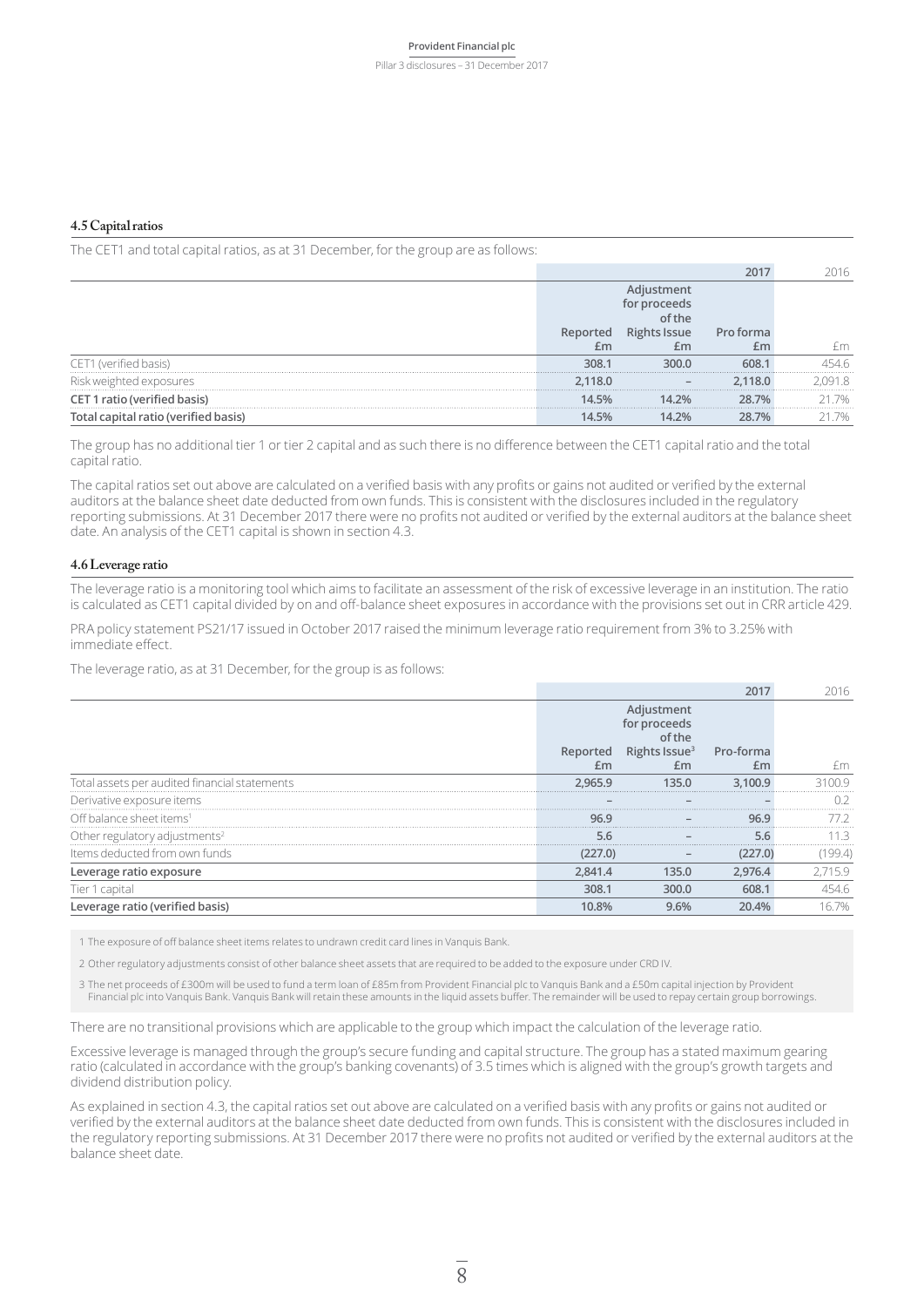### 5.Capital requirement

#### **5.1 Total capital requirement**

Following publication of PRA policy statement CP12/17 in December 2017, the group is required to disclose the PRA prescribed TCR at the highest level of consolidation in the UK.

The minimum amount of regulatory capital held by the group represents the higher of the PRA imposed requirement of 16.4% of total RWEs at 31 December 2017, being the TCR requirements together with the CRD IV stipulated buffers, and the respective internal assessments of minimum regulatory capital requirements based upon an assessment of risks facing the group. Following review by the PRA of the capital plan, prepared in connection with the rights issue, a PRA imposed minimum requirement of 25.5% with fully loaded buffers is expected to be imposed in April 2018 following the conclusion of the rights issue. A breakdown of the expected PRA imposed minimum requirement, including fully loaded CRD IV buffers, is as follows:

| Pillar 1                                                                 |  |
|--------------------------------------------------------------------------|--|
| Pillar 2a - including a fixed monetary add-on in respect of pension risk |  |
| Pillar 2b:                                                               |  |
| – Countercyclical buffer                                                 |  |
| - Capital conservation buffer                                            |  |
| Total expected PRA minimum requirement                                   |  |

The group continually monitors and assesses the internal assessment of minimum regulatory capital requirements.

#### **5.2 Pillar 1 minimum requirement**

The Pillar 1 requirements against which the group holds capital as set out in section 4 are detailed below:

|                         |      | Pillar |         |
|-------------------------|------|--------|---------|
|                         |      |        | minimum |
|                         |      |        |         |
| <sup>o</sup> redit risk | 9467 |        |         |
| Operational             | 61.4 |        |         |
| Aarket risk             |      |        |         |
|                         |      |        |         |
|                         |      |        |         |

The calculations for the following risks are included in the Pillar 1 requirements calculation for 'other risks' but the value of the requirement rounds to zero:

**Counterparty credit risk** – The group measures exposure value on counterparty credit risk exposures under the CCR mark-to-market method as permitted under CRD IV. This exposure value is derived by adding the gross positive fair value of the contract (replacement cost) to the contract's potential credit exposure, which is derived by applying a multiple based on the contract's residual maturity to the notional value of the contract. The group uses derivative financial instruments to hedge the interest rate risk and foreign exchange rate risk on its borrowings and overseas profits. The group does not enter into speculative transactions or positions.

**CVA risk** – CVA represents the market value of counterparty credit risk and is calculated for all group derivatives. The group uses derivative financial instruments to hedge the interest rate risk and foreign exchange rate risk on its borrowings and overseas profits. The group does not enter into speculative transactions or positions.

These risks are not material and therefore no further analysis or discussion has been disclosed.

The group is required to include information on its exposure to interest rate risk and as such this information is set out in section 5.6.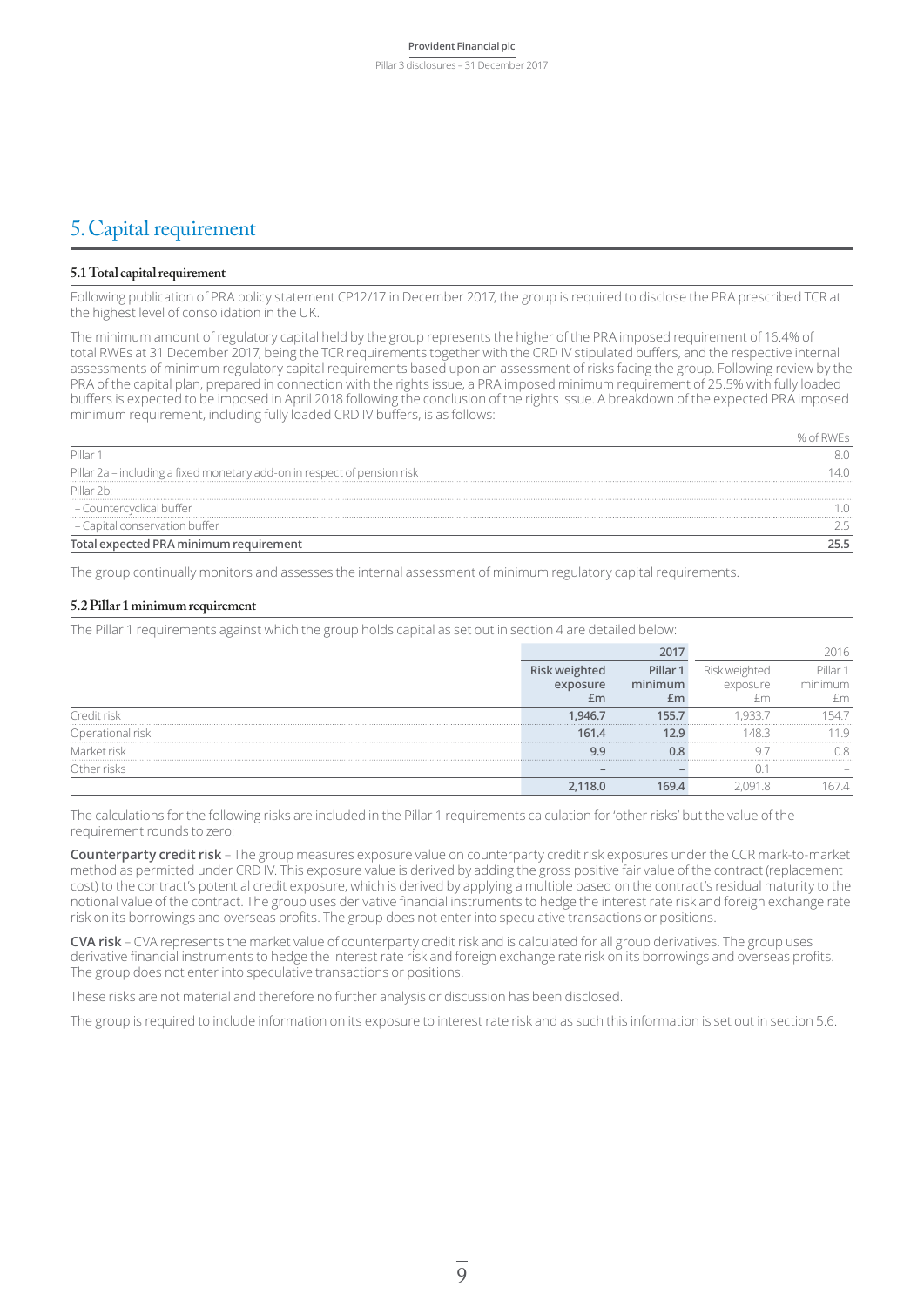#### Pillar 3 disclosures – 31 December 2017

#### **5.3 Credit risk**

An analysis of the Pillar 1 minimum capital requirements and risk weighted exposures by business division as at 31 December is as follows:

|              |         |       | min |       | ıre | minimum |
|--------------|---------|-------|-----|-------|-----|---------|
|              | £m      |       |     |       |     |         |
|              |         |       |     |       |     |         |
| Vanguis Bank | 54.,    | 187.8 |     |       |     |         |
|              | 390.6   | 319.4 |     | 584   |     |         |
|              | 364.1   | 316.9 |     | 297 R |     |         |
| ∍⊿ור         | $-09.4$ | 824.1 |     | 06.8  |     |         |
| assets       |         |       |     |       |     |         |
|              |         |       |     |       |     |         |

An analysis of the Pillar 1 minimum capital requirements and risk weighted exposures by exposure class as at 31 December is as follows:

|              |       | llar <sup>-</sup> |  |
|--------------|-------|-------------------|--|
|              |       |                   |  |
|              |       |                   |  |
|              |       |                   |  |
| isures - pas | 279.4 |                   |  |
|              |       |                   |  |
|              |       |                   |  |
|              |       |                   |  |
|              |       |                   |  |

The retail exposures constitute the group customer receivables and further disclosure on the retail exposures is set out in 5.3.1 to 5.3.4 below.

External credit assessment institutions (ECAIs) are used to calculate the Pillar 1 minimum capital requirements for exposures to institutions. The group relies principally on two ECAIs – Moody's and Fitch Ratings.

Further disclosure on the equity exposure has been set out in section 5.7.

The exposures to corporates, institutions and other exposures are not deemed material for further disclosure.

#### **5.3.1 Method for determining specific credit risk adjustments – accounting policy for customer receivables**

Customer receivables are initially recorded at the amount advanced to the customer plus directly attributable issue costs. Subsequently, receivables are increased by revenue and reduced by cash collections and any deduction for impairment.

The group assesses whether there is objective evidence that customer receivables are impaired at each balance sheet date. The principal criteria for determining whether there is objective evidence of impairment is delinquency in contractual payments.

Within Vanquis Bank, Satsuma's monthly business and Moneybarn, where repayments are typically made monthly, customer balances are deemed to be impaired when one monthly contractual payment is missed. Impairment is calculated as the difference between the carrying value ofreceivables and the present value of estimated future cash flows discounted at the original effective interestrate. Estimated future cash flows are based on the historical performance of customer balances falling into different arrears stages and are regularly reassessed.

Separate provisions are raised where forbearance is provided to the customer and alternative payment arrangements are established. Accounts under payment arrangements are separately identified according to the type of payment arrangement. The carrying value of receivables under each type of payment arrangement is calculated using historical cash flows under that payment arrangement, discounted at the original effective interest rate.

Within the weekly home credit and Satsuma's weekly business, objective evidence of impairment is based on the payment performance of loans in the previous 12 weeks as this is considered to be the most appropriate indicator of credit quality. Loans are deemed to be impaired when the cumulative amount of two or more contractual weekly payments have been missed in the previous 12-week period since only at this point do the expected future cash flows from loans deteriorate significantly. Loans with one missed weekly payment over the previous 12-week period are not deemed to be impaired. The amount of impairment loss is calculated on a portfolio basis by reference to arrears stages and is measured as the difference between the carrying value of the loans and the present value of estimated future cash flows discounted at the original effective interest rate. Subsequent cash flows are regularly compared to estimated cash flows to ensure that the estimates are sufficiently accurate for impairment provisioning purposes.

In Vanquis Bank and Moneybarn impairment is recorded through the use of an allowance account whilst in CCD impairment charges are deducted directly from the carrying value of receivables.

Impairment is charged to the income statement as part of operating costs.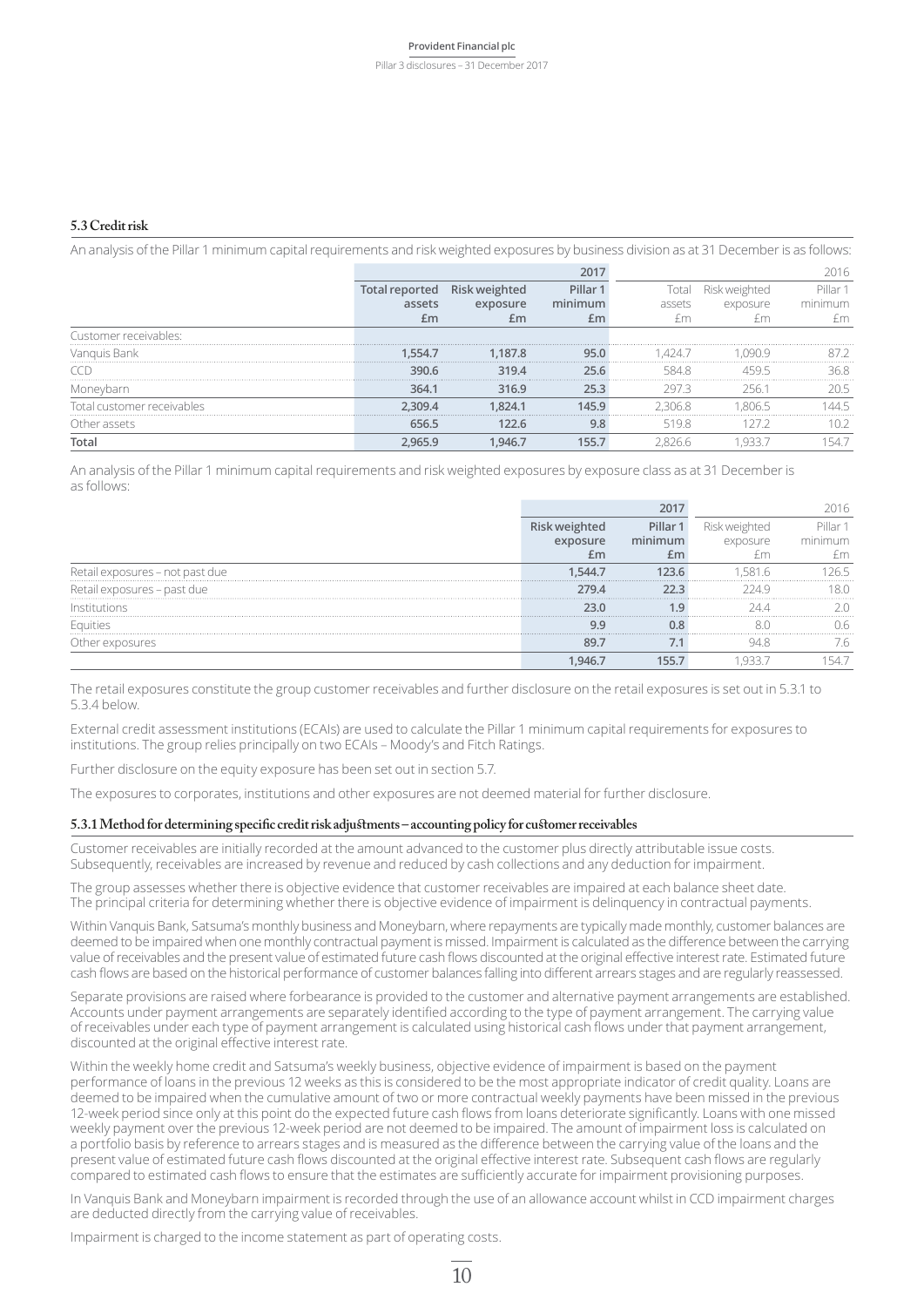Pillar 3 disclosures – 31 December 2017

#### **5.3.2 Analysis of credit risk exposures on customer receivables**

The group's maximum exposure to credit risk on customer receivables is the carrying value of customer receivables recorded in the group's balance sheet.

All customer receivables are classed as retail exposures. Vanquis Bank exposures are revolving retail exposures.

Exposures analysed by business division are as follows:

|       | ·m |
|-------|----|
|       |    |
|       |    |
|       |    |
| Total |    |

The average exposure in the year ended 31 December 2017 was £2,291.7m (2016: £2,082.3m).

Exposures analysed by geographical area are as follows:

|                | £m | m    |
|----------------|----|------|
| United Kingdom |    |      |
|                |    | 58.8 |
| Total          |    |      |

Republic of Ireland exposures relate to loans issued by the home credit business.

The following table shows the residual maturity of exposures by business on a contractual basis:

| 2017         | Due within<br>one year<br>Em | Due in<br>more than<br>one year<br>£m | Total<br>Em |
|--------------|------------------------------|---------------------------------------|-------------|
| Vanquis Bank | 1,540.2<br>.                 | 14.5<br>                              | ,554.7      |
| <b>CCD</b>   | 339.2                        | 51.4                                  | 390.6       |
| Moneybarn    | 101.8                        | 262.3                                 | 364.1       |
| Total        | 1,981.2                      | 328.2                                 | 2,309.4     |
| 2016         | Due within<br>one year<br>fm | Due in<br>more than<br>one year       | Total<br>£m |
| Vanguis Bank | .424.7                       |                                       | 4247        |
| TCE          | 496 N                        | 88.8                                  | 584 8       |
| Moneybarn    | 78.5                         | 218.8                                 | 297.3       |
| Total        | .999.2                       | 307.6                                 | 306.8       |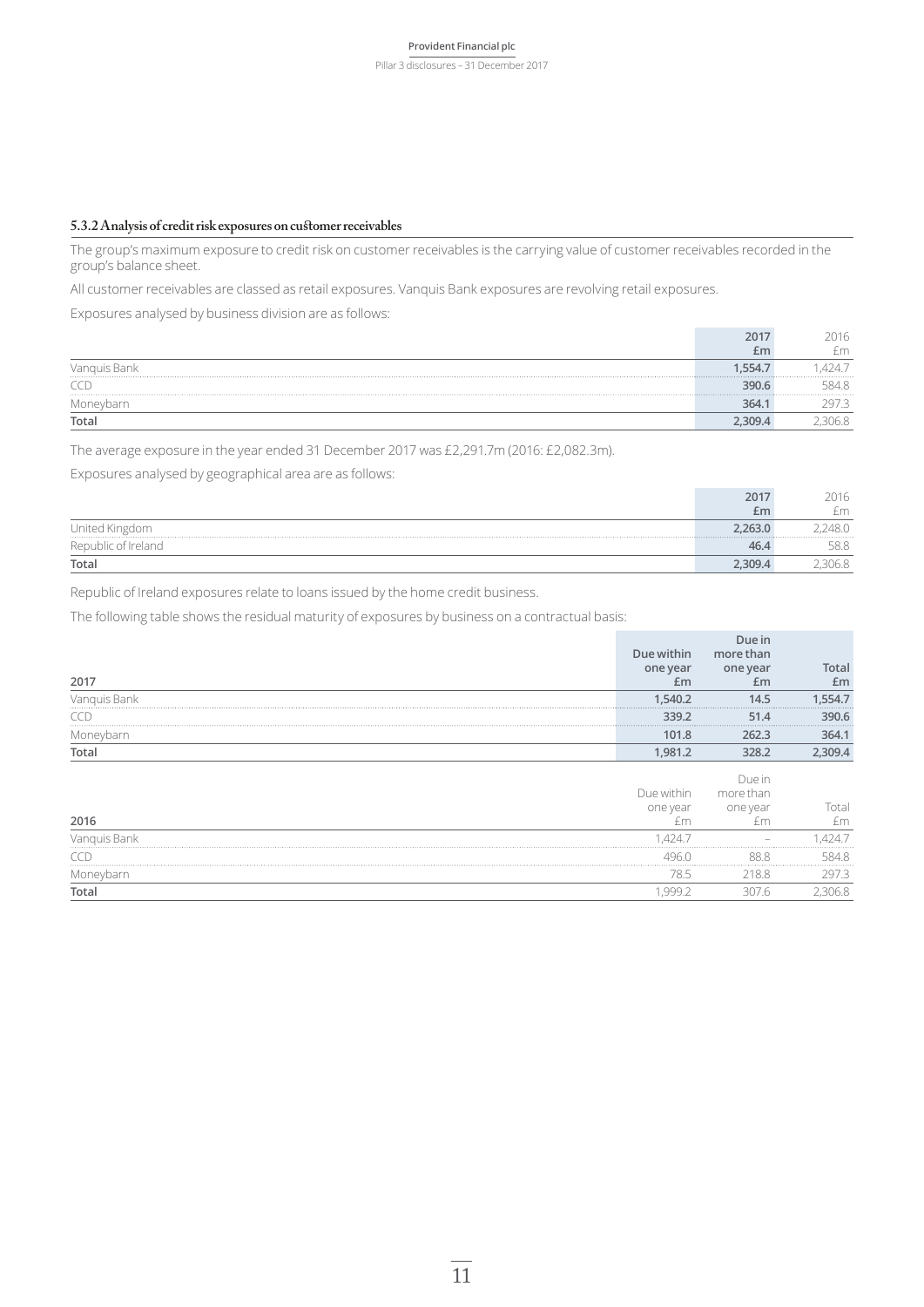#### **5.3.3 Credit quality of customer receivables**

Within Vanquis Bank and Moneybarn, customer balances are deemed to be impaired as soon as customers miss one contractual monthly payment. Therefore, within Vanquis Bank and Moneybarn, there are no accounts/balances which are past due but not impaired.

In the home credit business, past due but not impaired balances relate to loans which are contractually overdue. However, contractually overdue loans are not deemed to be impaired unless the customer has missed two or more cumulative weekly payments in the previous 12-week period, since only at this point do the expected future cash flows from loans deteriorate significantly.

The credit quality of customer receivables analysed by business division is as follows:

| Past due but not impaired<br>Impairec | -<br>98.4 | 194.6 | 388.5      |
|---------------------------------------|-----------|-------|------------|
|                                       |           |       |            |
|                                       |           |       |            |
| due nor impaired                      |           | 45.8  | 70.7       |
| 2017                                  |           | £m    | otal<br>£m |

|                             | <b>Bank</b>              |     | Moneybarn | Total |
|-----------------------------|--------------------------|-----|-----------|-------|
| 2016                        | $+m$                     |     |           | fm    |
| due nor impaired<br>Neither | .338.8                   |     |           |       |
| Past due but not impaired   | $\overline{\phantom{a}}$ | 639 |           |       |
| Impaired                    |                          |     |           |       |
| Total                       | $424 -$                  |     |           |       |

#### **5.3.4 Movement in impairment provisions**

The impairment charge to the income statement in respect of customer receivables analysed by business division is as follows:

| Vanguis Bank                                                             |  |
|--------------------------------------------------------------------------|--|
| Exceptional release of impairment provision as part of balance reduction |  |
| Total Vanguis Bank                                                       |  |
|                                                                          |  |
|                                                                          |  |
| Exceptional release of impairment provision as part of balance reduction |  |
|                                                                          |  |
|                                                                          |  |

The movement in the impairment allowance account within Vanquis Bank in the year is as follows:

| At                                                                       |  |
|--------------------------------------------------------------------------|--|
| narge for the year                                                       |  |
| Exceptional release of impairment provision as part of balance reduction |  |
| Amounts written off during the year                                      |  |
| Amounts recovered during the year                                        |  |
|                                                                          |  |

**2017**

The movement in the impairment allowance account within Moneybarn in the year is as follows:

| At 1<br>-lanuai                                                          | . |  |
|--------------------------------------------------------------------------|---|--|
| Charge for the vear                                                      |   |  |
| Exceptional release of impairment provision as part of balance reduction |   |  |
| Amounts written off during the year                                      |   |  |
|                                                                          |   |  |

For CCD, impairment charges are deducted directly from the carrying value of receivables without the use of an impairment allowance account. Accordingly, it is not possible to disclose movements in an impairment allowance account for CCD.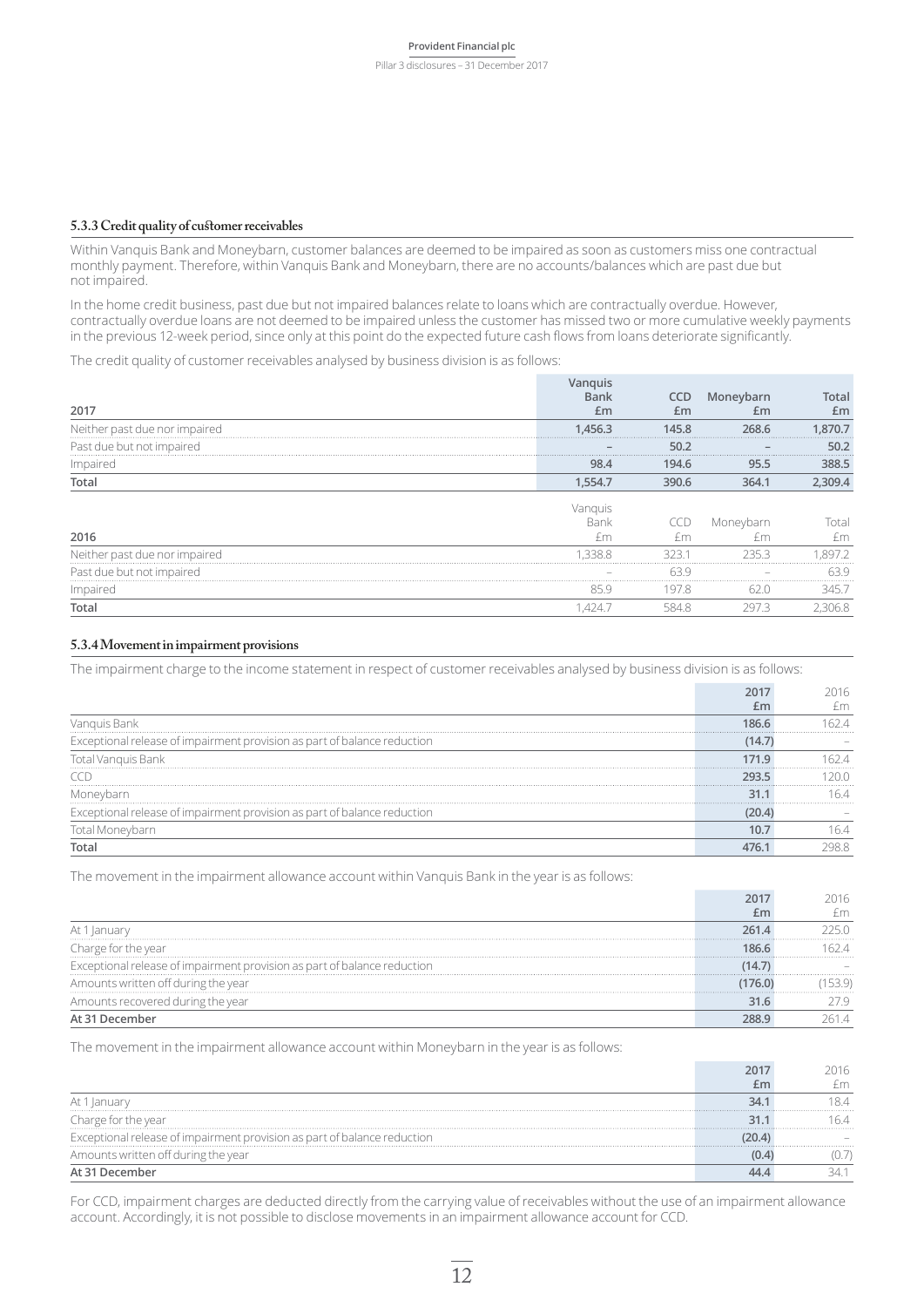#### **5.4 Operational risk**

Consistent with the approach adopted in previous years, the group has elected to use the ASA for measuring operational risk. The ASA is an approach which is tailored specifically to firms whose primary business lines involve retail banking and/or commercial banking and can only be adopted provided certain criteria are met. Management are satisfied that they can adopt the ASA in accordance with CRR article 319 and 320 as follows:

- > The group has a well-documented assessment and management system for operational risk with clear responsibilities assigned for this system. In addition, the group is able to identify exposures to operational risk, has systems of reporting operational risk matters to senior management and has procedures in place for taking appropriate action. These systems of control are comprehensive and proportionate to the nature, scale and complexity of the firm's activities;
- > The operations of the group are wholly focused in retail banking as defined within CRR, 100% of all revenue activities are derived from this activity;
- > The group issues credit to non-standard customers and there is a higher probability of default; and
- > Management has concluded that the ASA provides an appropriate basis for calculating the own funds requirement for operational risk.

#### **5.5 Market risk**

The risk of loss due to adverse market movements caused by active trading positions taken in interest rates, foreign exchange markets, bonds and equities. The group has operations in the Republic of Ireland and therefore has an element of foreign currency market risk. The group's corporate policies do not permit it to undertake position taking or trading books of this type and therefore it does not do so.

The exposure at 31 December 2017 noted in section 5.2 in relation to market risk principally relates to amounts receivable from VISA Inc., details of which are noted below, together with the net asset position of CCD's branch in the Republic of Ireland.

On 21 June 2016, Visa Inc. confirmed the acquisition of Visa Europe Limited to create a single global payments business under the Visa brand. Vanquis Bank, a wholly owned subsidiary of Provident Financial plc, was a member and shareholder of Visa Europe and in exchange for its one redeemable ordinary share (previously held at par of €10), Vanquis Bank received upfront consideration in the form of cash, deferred consideration in the form of cash and preferred stock on completion of the transaction. Vanquis Bank's interest in Visa Europe Limited has been valued at fair value which reflects the expected deferred cash proceeds and a number of factors and uncertainties relating to the preferred stock. The preferred stock will convert at a point in the future to ordinary shares in Visa Inc.

The group has applied the guidance set out in articles 351 and 352 of the CRR. The total reported original exposure of foreign currency market risk at 31 December 2017 of £9.9m (2016: £9.7m) exceeded the threshold set out in CRR and accordingly a Pillar 1 capital allocation of £0.8m (2016: £0.8m) was recognised.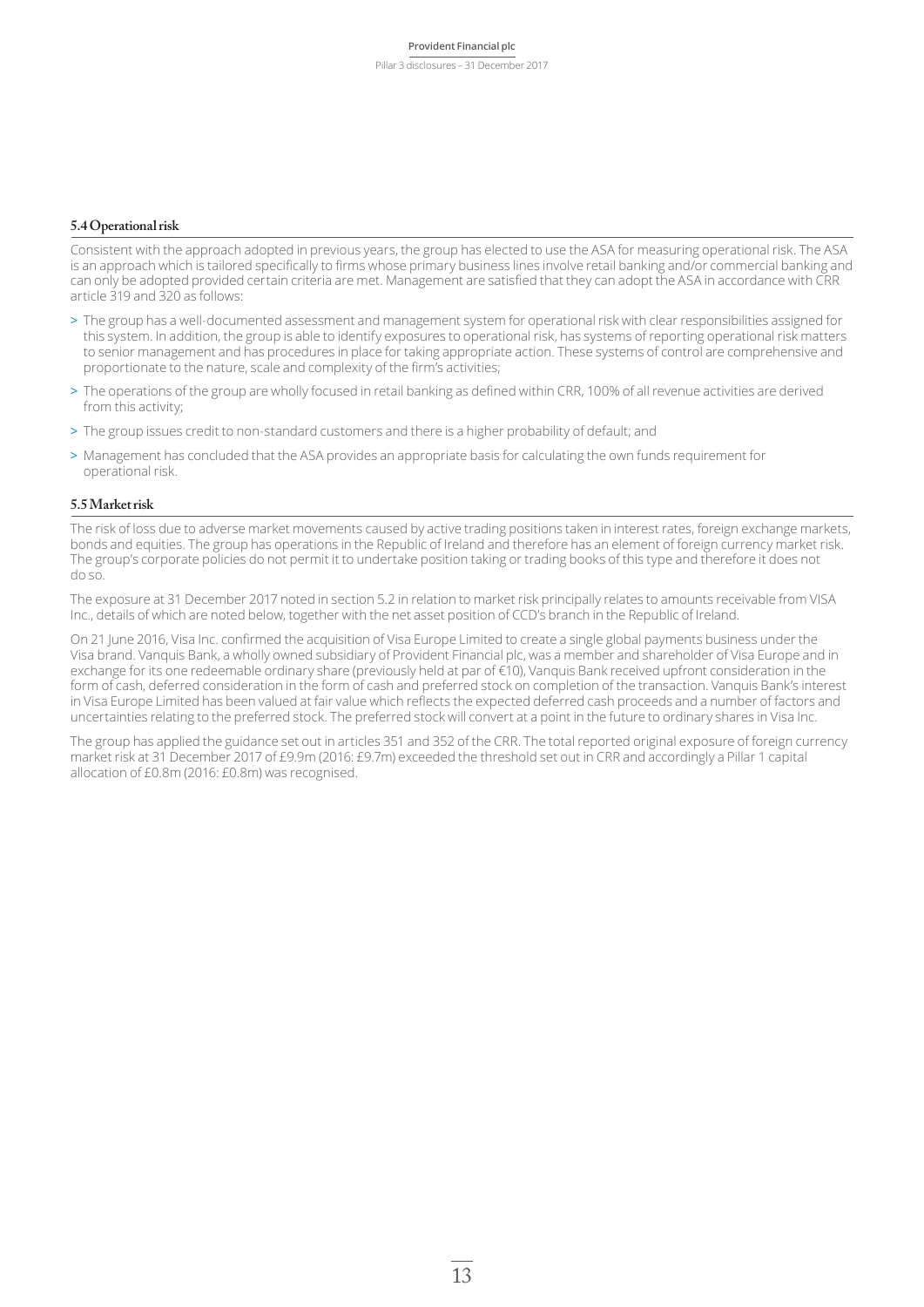#### **5.6 Interest rate risk**

Interest rate risk is the risk of a change in external interest rates which leads to an increase in the group's cost of borrowing.

The group's exposure to movements in interest rates is continually monitored and is formally reported to the group treasury committee under a board-approved interest rate hedging policy on a quarterly basis or more frequently as deemed appropriate.

The group measures its interest rate exposure by quantifying the impact of an immediate and sustained movement of 200bp in LIBOR rates upon its forecast profit before taxation.

In calculating this exposure, the group assumes that it will re-price products for new lending. It is possible for Vanquis Bank to re-price its receivables within 2 months and for CCD and Moneybarn loans to be issued at re-priced levels within 1 month. Given the short duration of the receivables book, on average the group would be able to re-price its receivables on average within 8 months to mitigate the impact upon forecast borrowing costs. The level of fixed and floating-rate receivables and borrowings beyond the next 6 months are forecast to be matched, resulting in a neutral interest rate position.

The level of downside risk resulting from exposure to interest rates calculated on the basis set out above as at 31 December is as follows:

|         | £I P | $\sim$ |
|---------|------|--------|
| Sterlin |      |        |
| Euro    |      |        |
| Total   |      |        |

#### **5.7 Non-trading book exposures in equities**

At 31 December 2017, the group had equity investments in the non-trading book of £9.9m (2016: £8.0m), relating entirely to the item noted in section 5.5 relating to the acquisition of Visa Europe Ltd by Visa Inc.

As the proposed transaction was announced on 2 November 2015, the item was revalued at 31 December 2015. Subsequent to recognition, there has been no impairment of Available for Sale (AFS) equities.

Details of the accounting policy for AFS equity investments and the valuation of financial instruments can be found in the group's Annual Report and Financial Statements.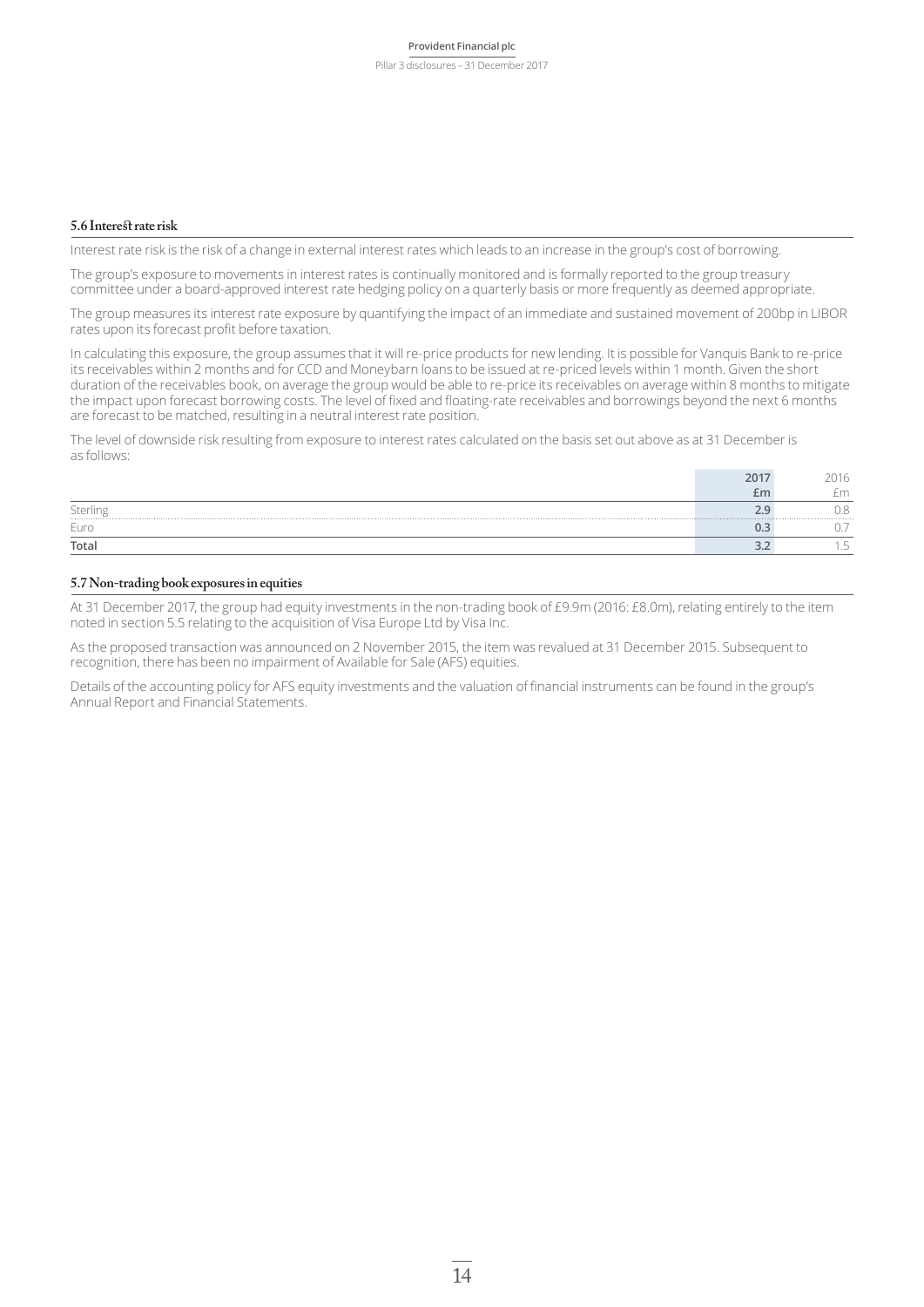### 6.Capital buffers

There are a number of capital buffers to be met with CET1 capital, in addition to the group's own funds requirement set through Pillar 1 and Pillar 2a.

From 1 January 2016, new buffers were introduced under CRD IV and changes were made to the group's TCR to allow for this. These changes converted the existing TCR, expressed as a percentage of the Pillar 1 requirement, to a percentage of RWEs but may also include a fixed add-on. At the same time, the existing capital buffer (which was expressed as an absolute amount) was retired and a PRA buffer was set as a percentage of RWEs.

The buffers which apply to the group at 31 December 2017 are as follows:

**Capital Conservation Buffer** ('CCoB'), which at 31 December 2016 was set at 0.625% of RWE, rising to 1.25% at 1 January 2017, 1.875% at 1 January 2018 and 2.5% at 1 January 2019.

**Countercyclical Buffer** ('CCyB'). The group's institution specific CCyB requirement at 31 December 2017 was £nil (2016: £nil). The group's institutional specific CCyB is a weighted average of those CCyBs set by the regulators in the jurisdictions in which it operates, namely the United Kingdom and the Republic of Ireland. The geographical exposures are set out in the table below.

|                           | £m   | £m    |
|---------------------------|------|-------|
| United Kingdom            |      | `48.0 |
| Repu<br>ublic of Ireland. | 46.4 | JU.U  |
| Total                     |      | UU.C  |

The UK CCyB is controlled by the FPC, and is currently 0% of RWE. The FPC has announced that the UK CCyB would be increased to 0.5% in June 2018 with a further increase to 1% in November 2018. The Irish CCyB rates set by the Bank of Ireland are currently 0%. The CCyB rates are reviewed on a quarterly basis.

**PRA Buffer**, set for firms on an individual basis. The PRA and FPC have indicated their expectation that the PRA buffer will decrease in line with increases in the CCoB and CCyB.

Additional buffers provided for by CRD IV do not apply to the group.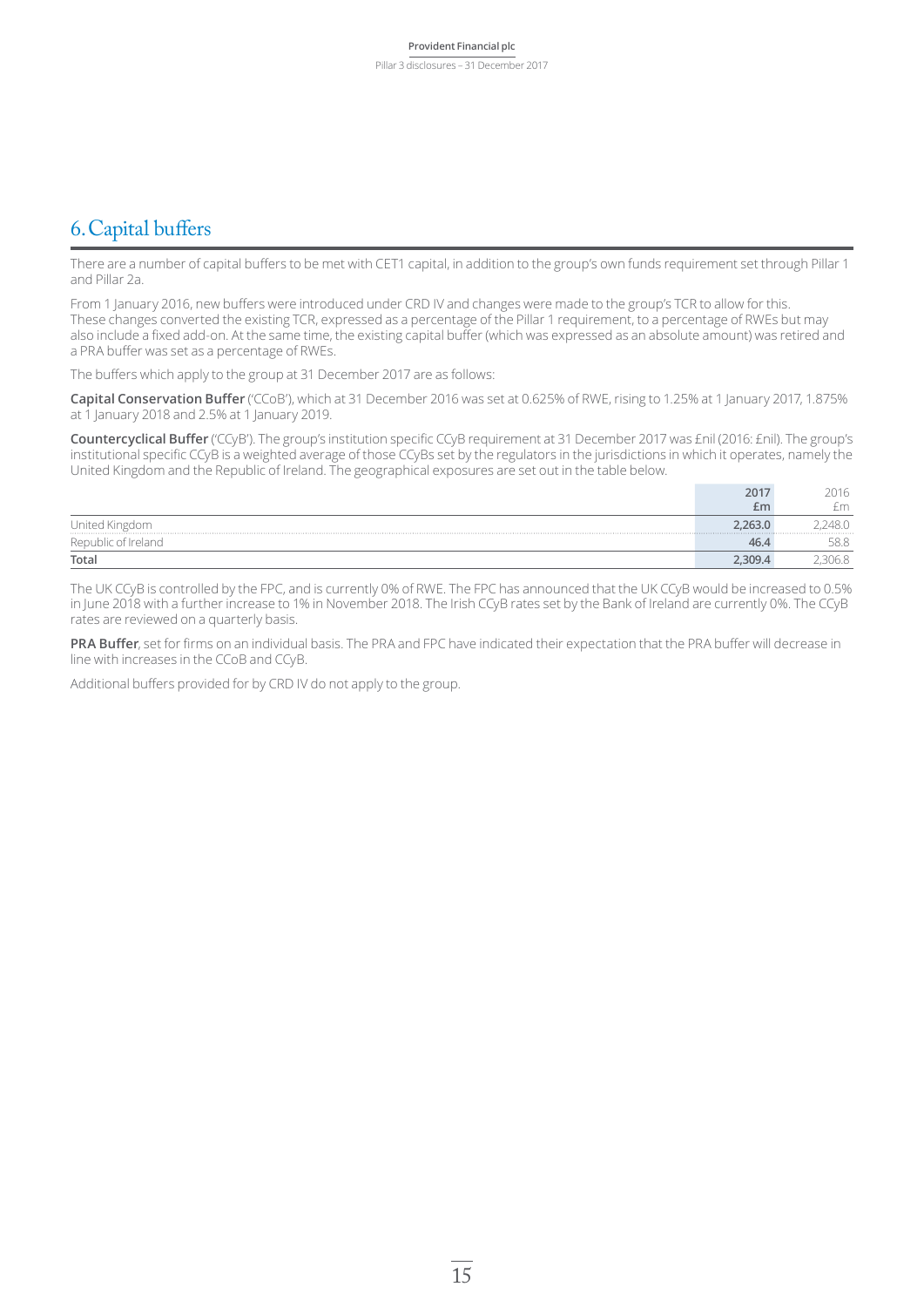### 7.Liquidity

#### **7.1 Liquidity risk**

Liquidity risk is the risk that the group will have insufficient liquid resources to meet current and future financial commitments as they fall due.

A key objective of the group in relation to liquidity risk is to ensure that, at all times, the group has a minimum level of liquid funds available to fund its forecast peak borrowing requirement in the following 12-month period plus an adequate buffer.

The group's liquidity position is managed in accordance with the group and Vanquis Bank's treasury policies and Internal Liquidity Adequacy Assessment Process (ILAAP). The ILAAP is undertaken by Vanquis Bank on an individual and consolidated basis and is reviewed by the boards of the group and Vanquis Bank at least once annually.

The group maintains appropriate levels of liquidity which is predominantly held in a Bank of England Reserve Account or in UK Government Gilts.

The group's treasury function is responsible for the day-to-day management of the group's liquidity and wholesale funding. Further qualitative information on the group's management of liquidity risk is contained in the Annual Report and Financial Statements 2017.

#### **7.2 Liquidity ratios**

The CRR provided for two new liquidity safeguards. The Liquidity Coverage Ratio (LCR) aims to improve the resilience of banks to liquidity risks over a 30-day period. The Net Stable Funding Ratio (NSFR) aims to ensure that banks have an acceptable amount of stable funding to support their assets over a one-year period of extended stress. The group, by virtue of Provident Financial plc being the parent company of Vanquis Bank, is subject to the new PRA liquidity provisions that came into force on 1 October 2015.

#### **7.2.1 Liquidity coverage ratio (LCR)**

The group's LCR at 31 December 2017 was 189% (2016: 207%). This is in excess of the minimum standard at that date of 90% mandated by the PRA. The PRA's mandated minimum requirement increased to 100% on 1 January 2018.

The figures presented represent the average of the 12 months preceding the quarter end stated:

| 201                |      |   |  |
|--------------------|------|---|--|
|                    | 14.3 |   |  |
| cash outflows (fm) |      |   |  |
|                    |      |   |  |
|                    |      |   |  |
|                    |      | 4 |  |
|                    |      |   |  |
|                    |      |   |  |

#### **7.2.2 Net stable funding ratio (NSFR)**

An observation period for the NSFR, prior to implementation, commenced on 1 January 2013. On 23 November 2016, the European Commission published proposals to amend CRR and CRD including a binding Pillar 1 NSFR which will not become effective until at the earliest 1 January 2021.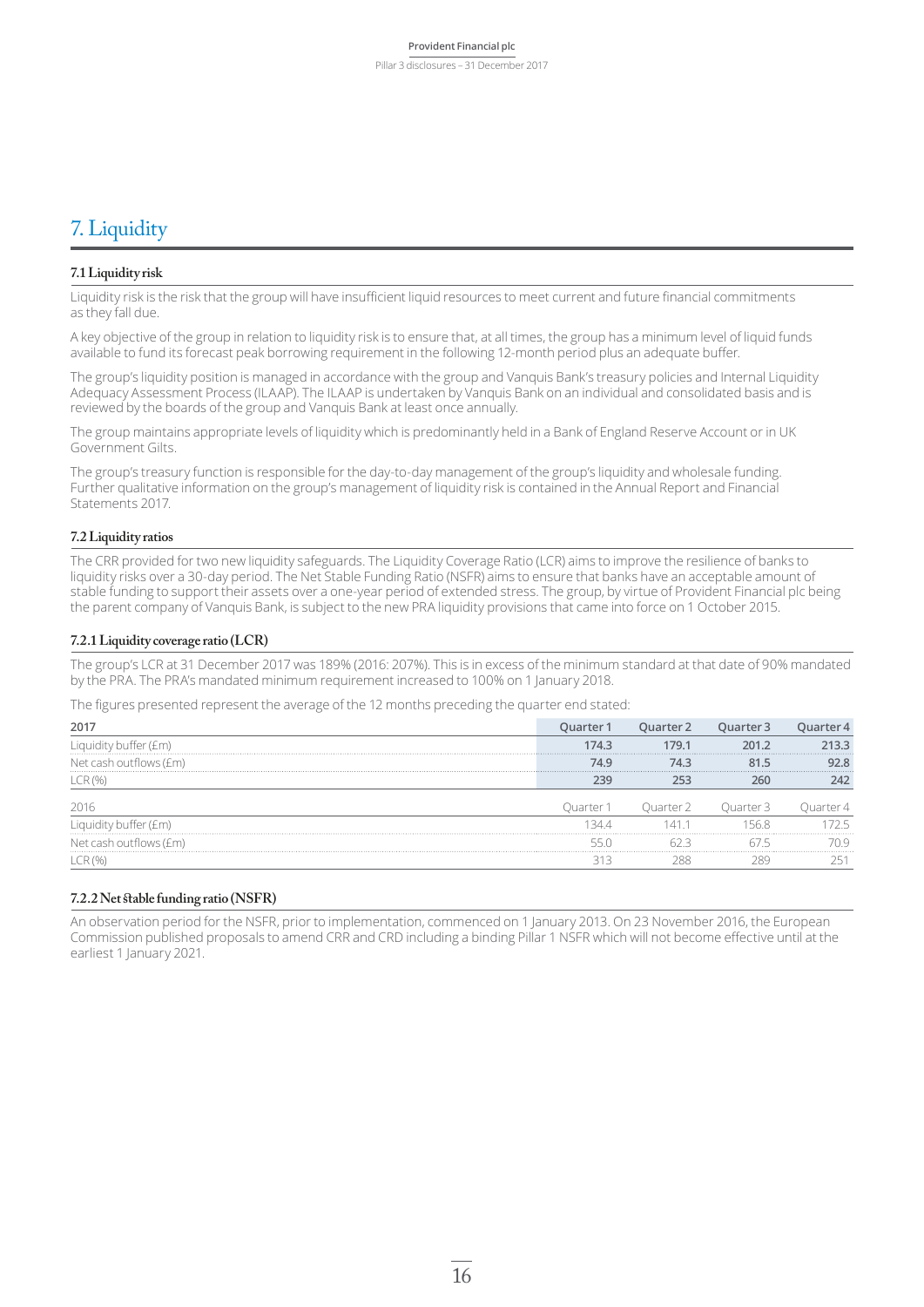### 8.Asset encumbrance

Asset encumbrance is the process by which assets are pledged in order to secure, collateralise or credit-enhance a financial transaction from which they cannot be freely withdrawn.

The group has no encumbered assets, has no collateral received or pledged, and has no debt securities in issue.

Under article 443 of the CRR, additional disclosure on unencumbered and encumbered assets is required. As such, the relevant disclosure for the group is set out below, based on the median of the four quarters of each year:

|                                          |                          | Non-encumbered assets |
|------------------------------------------|--------------------------|-----------------------|
| 2017                                     | Carrying<br>amount<br>£m | Fair value<br>Em      |
| Equity instruments                       | 9.3                      | n/a                   |
| Debt securities                          | 30.5                     | 30.5                  |
| - Of which issued by general governments | 30.5                     | 30.5                  |
| Other assets                             | 2.877.3                  | n/a                   |
| <b>Total assets</b>                      | 2.917.1                  | n/a                   |

|                                          |          | Non-encumbered assets |  |
|------------------------------------------|----------|-----------------------|--|
|                                          | Iarrying |                       |  |
|                                          | amount   | Fair value            |  |
| 2016                                     |          | fm.                   |  |
| Equity instruments                       | 80       | n/a                   |  |
| Debt securities                          |          |                       |  |
| - Of which issued by general governments |          |                       |  |
| Other assets                             | h.       | n/a                   |  |
|                                          |          | n/a                   |  |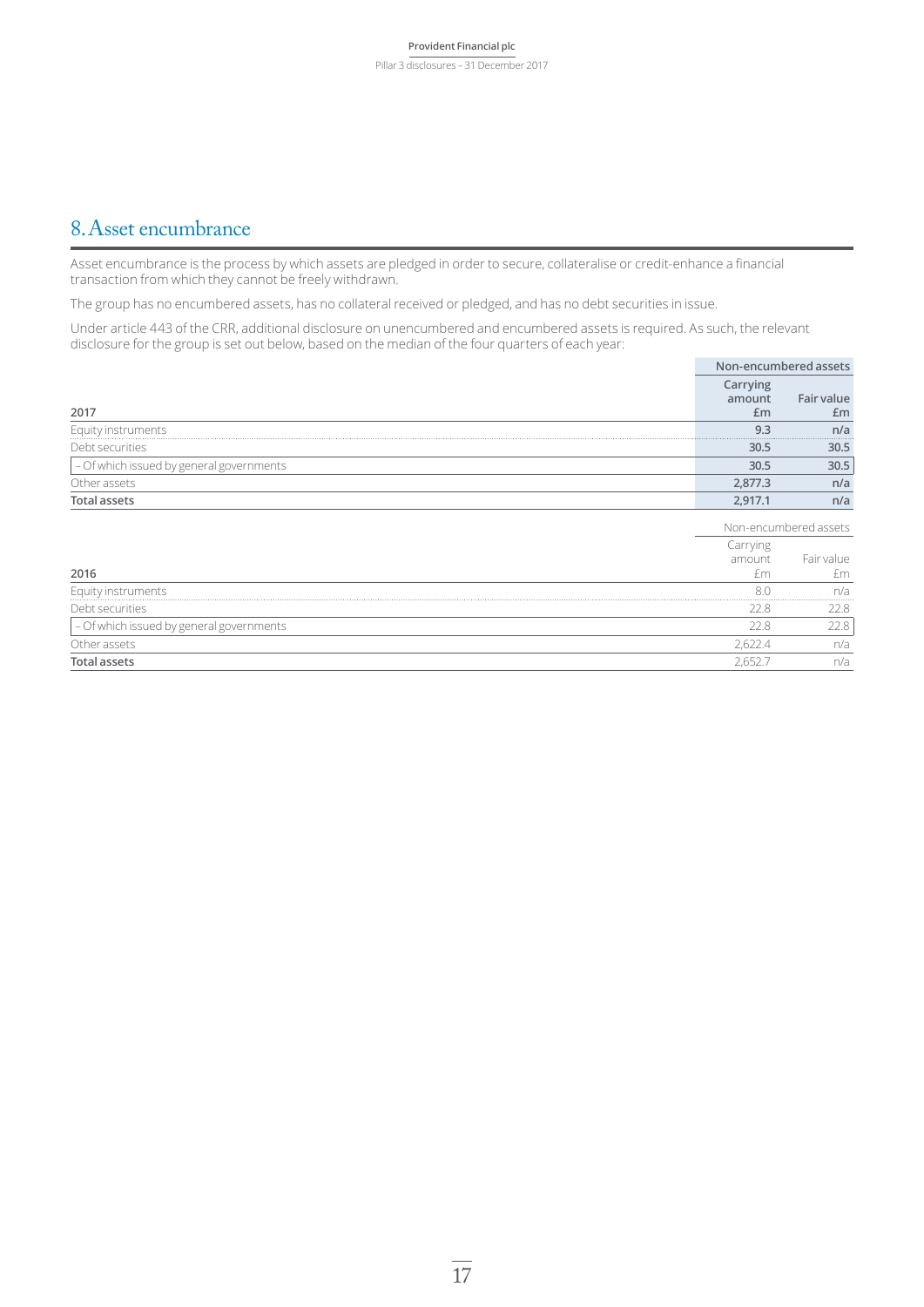### 9.Remuneration policies and practices

The group is required to prepare Remuneration Code Pillar 3 disclosures in addition to the regulatory capital disclosures. These disclosures are the subject of a separate, stand-alone document and are published on the Vanquis Bank website, www.vanquisbank.co.uk, on an annual basis.

PRA supervisory statement SS 8/13 'Remuneration Standards: the application of proportionality' (updated June 2015) categorises the group and Vanquis Bank within proportionality level 3 as a firm with total assets of less than £5 billion, reducing the level of disclosures required by Part 8. This supervisory statement also sets out the PRA view that the requirement for remuneration disclosures applies only to CRR firms directly.

Information on the remuneration of the directors of the group is contained in the Directors' remuneration report presented in the Annual Report and Financial Statements 2017.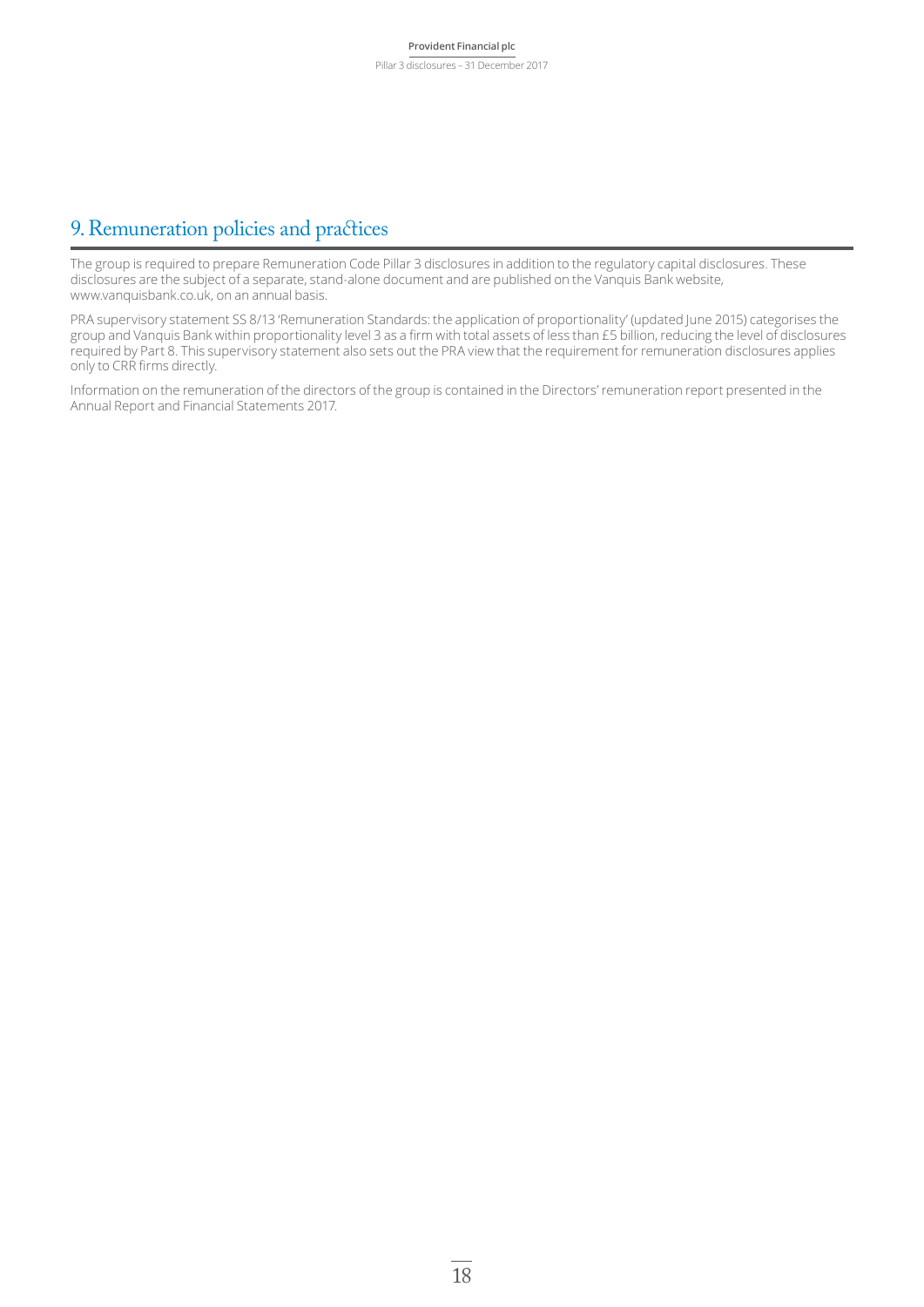### Appendix 1 – Own funds disclosures

Presented in accordance with Annex IV from the Commission Implementing Regulation (EU) No 1423/2013 and based on reported own funds at 31 December 2017.

|                |                                                                                                                                                                                                                                                                                  | 2017<br>£m | 2016<br>£m | (B)<br>Regulation (EU)<br>No 575/2013<br><b>Article Reference</b> |
|----------------|----------------------------------------------------------------------------------------------------------------------------------------------------------------------------------------------------------------------------------------------------------------------------------|------------|------------|-------------------------------------------------------------------|
|                | <b>Common Equity Tier 1 Capital: Instruments and reserves</b>                                                                                                                                                                                                                    |            |            |                                                                   |
| 1              | Capital instruments and the related share premium accounts                                                                                                                                                                                                                       | 303.7      | 303.3      | 26 (1), 27, 28, 29,<br>EBA list 26 (3)                            |
|                | of which: Ordinary share capital                                                                                                                                                                                                                                                 | 303.7      | 303.3      | EBA list 26 (3)                                                   |
|                | of which: Instrument type 2                                                                                                                                                                                                                                                      |            |            | EBA list 26(3)                                                    |
|                | of which: Instrument type 3                                                                                                                                                                                                                                                      |            |            | EBA list 26(3)                                                    |
| $\overline{2}$ | Retained earnings                                                                                                                                                                                                                                                                | 194.7      | 253.1      | 26(1)(c)                                                          |
| 3              | Accumulated other comprehensive income (and other reserves, to include<br>unrealised gains and losses under the applicable accounting standards)                                                                                                                                 | 36.7       | 33.6       | 26(1)                                                             |
| 3a             | Funds for general banking risk                                                                                                                                                                                                                                                   |            |            | 26(1)(f)                                                          |
| $\overline{4}$ | Amount of qualifying items referred to in Article 484 (3) and the related share<br>premium accounts subject to phase out from CET1                                                                                                                                               |            |            | 486(2)                                                            |
|                | Public sector capital injections grandfathered until 1 January 2018                                                                                                                                                                                                              |            |            | 483(2)                                                            |
| 5              | Minority interests (amount allowed in consolidated CET1)                                                                                                                                                                                                                         |            |            | 84, 479, 480                                                      |
| 5a             | Independently reviewed interim profits net of any foreseeable<br>charge or dividend                                                                                                                                                                                              |            | 64.0       | 26(2)                                                             |
| 6              | Common Equity Tier 1 (CET1) capital before regulatory adjustments                                                                                                                                                                                                                | 535.1      | 654.0      |                                                                   |
|                | Common Equity Tier 1 Capital: regulatory adjustments                                                                                                                                                                                                                             |            |            |                                                                   |
| 7              | Additional value adjustments (negative amount)                                                                                                                                                                                                                                   |            |            | 34, 105                                                           |
| 8              | Intangible assets (net of related tax liability) (negative amount)                                                                                                                                                                                                               | (142.1)    | (139.5)    | 36(1)(b), 37                                                      |
| 9              | Empty Set in the EU                                                                                                                                                                                                                                                              |            |            |                                                                   |
| 10             | Deferred tax assets that rely on future profitability excluding those arising<br>from temporary differences (net of related tax liability where the conditions in<br>Article 38 (3) are met) (negative amount)                                                                   |            |            | $36(1)(c)$ , 38                                                   |
| 11             | Fair value reserves related to gains or losses on cash flow hedges                                                                                                                                                                                                               |            | 0.2        | 33(a)                                                             |
| 12             | Negative amounts resulting from the calculation of expected loss amounts                                                                                                                                                                                                         |            |            | 36(1)(d), 40, 159                                                 |
| 13             | Any increase in equity the results from securitised assets (negative amount)                                                                                                                                                                                                     |            |            | 32(1)                                                             |
| 14             | Gains or losses on liabilities valued at fair value resulting from changes in own<br>credit standing                                                                                                                                                                             |            |            | 33(b)                                                             |
| 15             | Defined-benefit pension fund assets (negative amount)                                                                                                                                                                                                                            | (84.9)     | (60.1)     | 36(1)(e), 41, 472(7)                                              |
| 16             | Direct and indirect holdings by an institution of own CET1 instruments<br>(negative amount)                                                                                                                                                                                      |            |            | 36(1)(f), 42, 472(8)                                              |
| 17             | Holdings of the CET1 instruments of financial sector entities where those<br>entities have reciprocal cross holdings with the institution designed to inflate<br>artificially the own funds of the institution (negative amount)                                                 |            |            | 36(1)(g), 44, 472(9)                                              |
| 18             | Direct and indirect holdings by the institution of the CET1 instruments of<br>financial sector entities where the institution does not have a significant<br>investment in those entities (amount above 10% threshold and net of eligible<br>short positions) (negative amount)  |            |            | 36(1)(h), 43, 45, 46,<br>49 (2) (3), 79, 472 (10)                 |
| 19             | Direct, indirect and synthetic holdings by the institution of the CET1<br>instruments of financial sector entities where the institution has a significant<br>investment in those entities (amount above 10% threshold and net of eligible<br>short positions) (negative amount) |            |            | 36 (1) (i), 43, 45, 47,<br>48(1)(b), 49(1)to(3), 79               |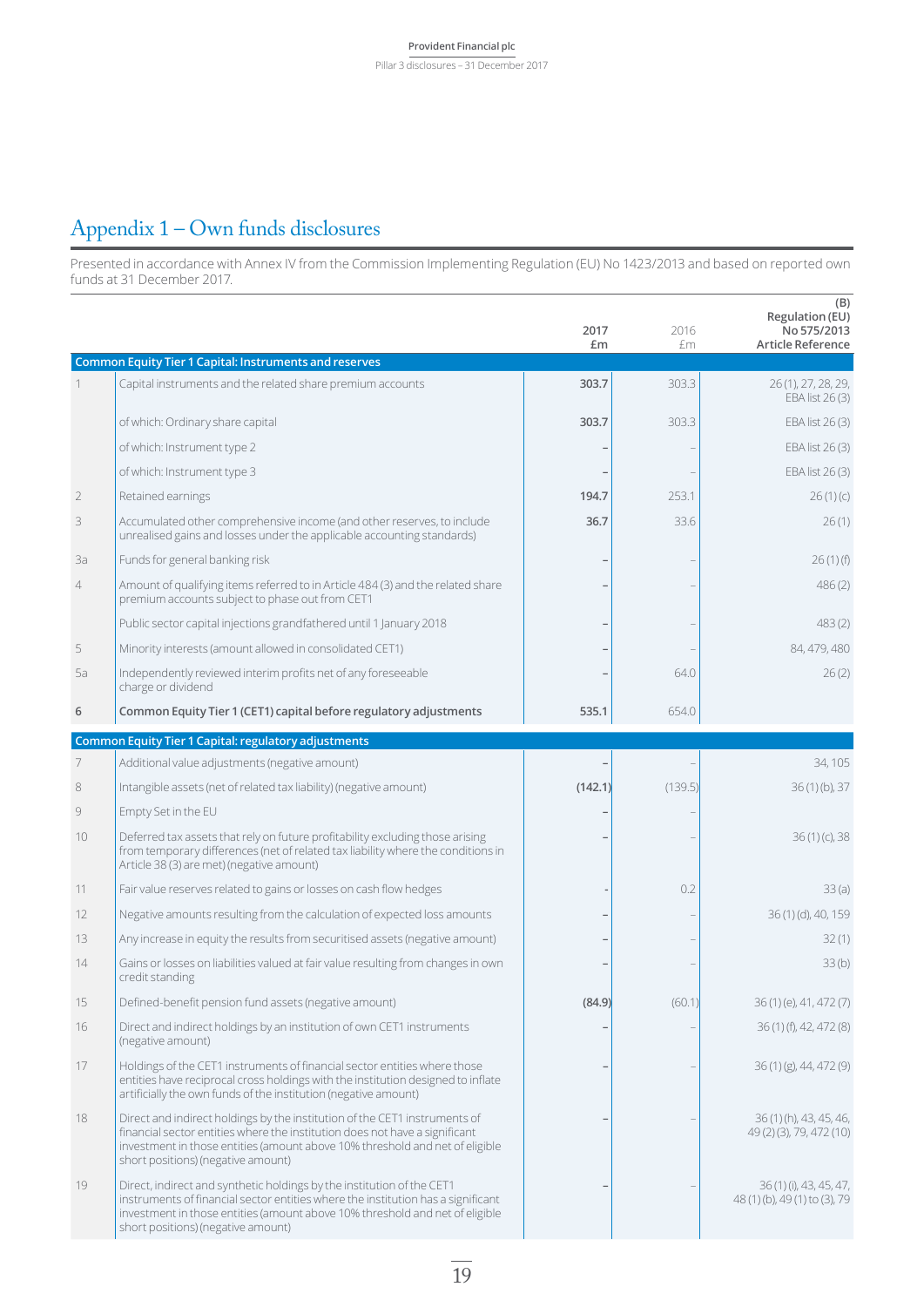#### Pillar 3 disclosures – 31 December 2017

# Appendix 1 – Own funds disclosures continued

|                 |                                                                                                                                                                                                                                 | 2017<br>£m | 2016<br>£m | (B)<br>Regulation (EU)<br>No 575/2013<br><b>Article Reference</b> |
|-----------------|---------------------------------------------------------------------------------------------------------------------------------------------------------------------------------------------------------------------------------|------------|------------|-------------------------------------------------------------------|
|                 | Common Equity Tier 1 Capital: regulatory adjustments continued                                                                                                                                                                  |            |            |                                                                   |
| 20              | Empty Set in the EU                                                                                                                                                                                                             |            |            |                                                                   |
| 20a             | Exposure amount of the following items which qualify for a RW of 1250%,<br>where the institution opts for the deduction alternative                                                                                             |            |            | 36(1)(k)                                                          |
| 20 <sub>b</sub> | of which: qualifying holdings outside the financial sector (negative sector)                                                                                                                                                    |            |            | 36(1)(k)(i), 89 to 91                                             |
| 20c             | of which: securitisation positions (negative amount)                                                                                                                                                                            |            |            | 36(1)(k)(ii), 243(1)(b), 244(1)<br>$(b)$ , 258                    |
| 20d             | of which: free deliveries (negative amount)                                                                                                                                                                                     |            |            | 36(1)(k)(iii), 379(3)                                             |
| 21              | Deferred tax assets arising from temporary differences (amount above 10%<br>threshold, net of related tax liability where the conditions in 38 (3) are met)<br>(negative amount)                                                |            |            | 36(1)(c), 38, 48(1)(a), 470,<br>472(5)                            |
| 22              | Amount exceeding the 15% threshold (negative amount)                                                                                                                                                                            |            |            | 48(1)                                                             |
| 23              | of which: direct and indirect holdings by the institution of the CET1<br>instruments of financial sector entities where the institution has a significant<br>investment in those entities                                       |            |            | 36 (1) (i), 48 (1) (b), 470, 472<br>(11)                          |
| 24              | Empty Set in the EU                                                                                                                                                                                                             |            |            |                                                                   |
| 25              | of which: deferred tax assets arising from temporary differences                                                                                                                                                                |            |            | 36(1)(c), 38, 48(1)(a), 470,<br>472(5)                            |
| 25a             | Losses for the current financial year (negative amount)                                                                                                                                                                         |            |            | $36(1)(a)$ , 472 $(3)$                                            |
| 25 <sub>b</sub> | Foreseeable tax charges relating to CET1 items (negative amount)                                                                                                                                                                |            |            | 36(1)(1)                                                          |
| 27              | Qualifying AT1 deductions that exceed the AT1 capital of the institution                                                                                                                                                        |            |            | 36(1)(i)                                                          |
|                 | (negative amount)                                                                                                                                                                                                               |            |            |                                                                   |
| 28              | Total regulatory adjustments to Common equity Tier 1 (CET1)                                                                                                                                                                     | (227.0)    | (199.4)    |                                                                   |
| 29              | Common Equity Tier 1 (CET1) capital                                                                                                                                                                                             | 308.1      | 454.6      |                                                                   |
|                 | Additional Tier 1 (AT1) capital: instruments                                                                                                                                                                                    |            |            |                                                                   |
| 30              | Capital instruments and the related share premium accounts                                                                                                                                                                      |            |            | 51,51                                                             |
| 31              | of which: classified as equity under applicable accounting standards                                                                                                                                                            |            |            |                                                                   |
| 32              | of which: classified as liabilities under applicable accounting standards                                                                                                                                                       |            |            |                                                                   |
| 33              | Amount of qualifying items referred to in Article 484 (4) and the related share<br>premium accounts subject to phase out from AT1                                                                                               |            |            | 486(3)                                                            |
|                 | Public sector capital injections grandfathered until 1 January 2018                                                                                                                                                             |            |            | 483(3)                                                            |
| 34              | Qualifying Tier 1 capital included in consolidated AT1 capital (including<br>minority interests not included in row 5) issued by subsidiaries and held by<br>third parties                                                      |            |            | 85, 86, 480                                                       |
| 35              | of which: instruments issued by subsidiaries subject to phase out                                                                                                                                                               |            |            | 486(3)                                                            |
| 36              | Additional Tier 1 (AT1) capital before regulatory adjustments                                                                                                                                                                   |            |            |                                                                   |
|                 | Additional Tier 1 (AT1) capital: regulatory adjustments                                                                                                                                                                         |            |            |                                                                   |
| 37              | Direct and indirect holdings by an institution of own AT1 instruments<br>(negative amount)                                                                                                                                      |            |            | 52(1)(b), 56(a), 57, 475(2)                                       |
| 38              | Holdings of the AT1 instruments of financial sector entities where those<br>entities have reciprocal cross holdings with the institution designed to inflate<br>artificially the own funds of the institution (negative amount) |            |            | 56 (b), 58, 475 (3)                                               |
| 39              | Direct and indirect holdings of the AT1 instruments of financial sector<br>entities where the institution does not have a significant investment in those                                                                       |            |            | 56 (c), 59, 60, 79, 475 (4)                                       |

 $\overline{20}$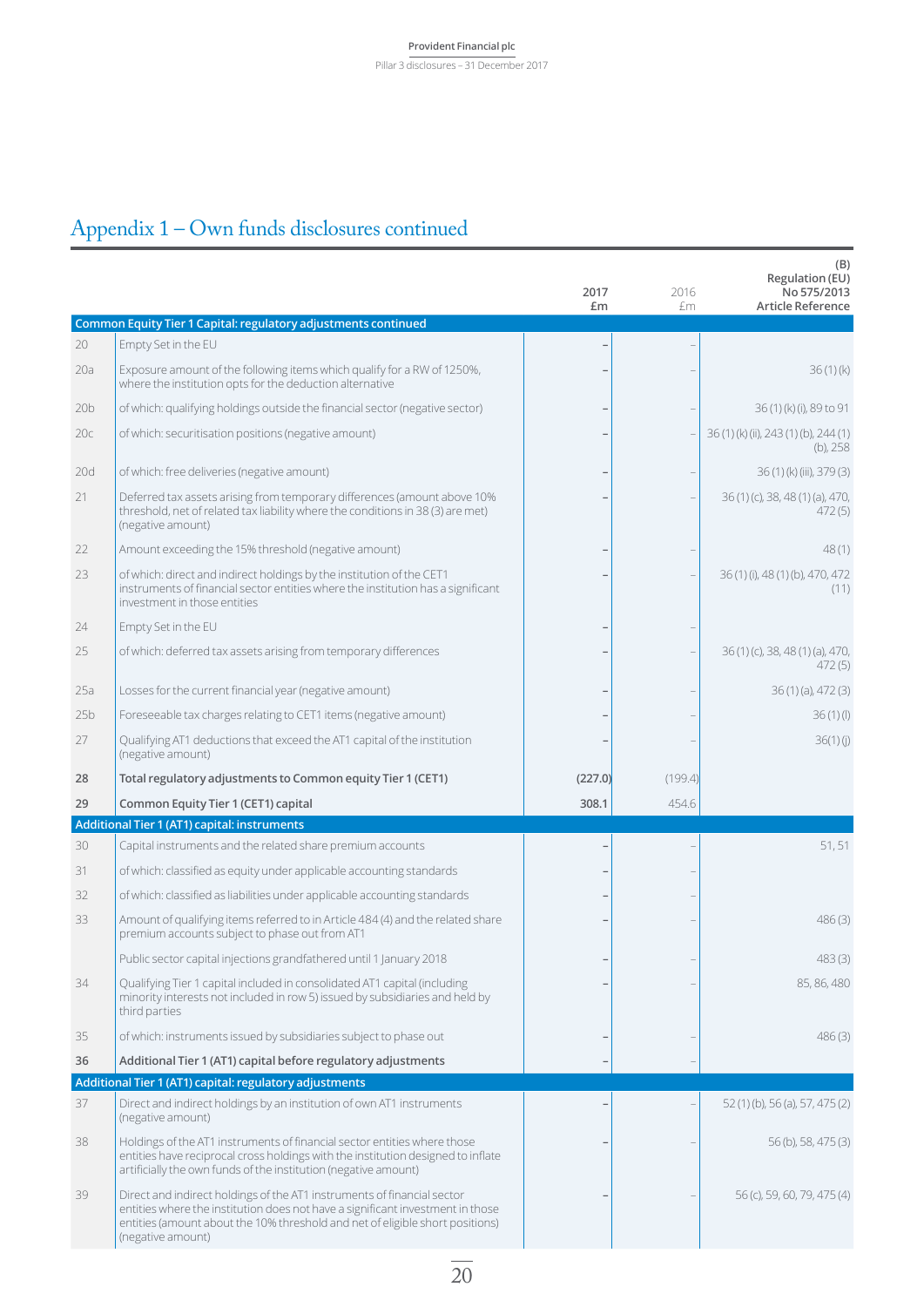Pillar 3 disclosures – 31 December 2017

# Appendix 1 – Own funds disclosures continued

|    |                                                                                                                                                                                                                                                                        | 2017<br>£m | 2016<br>£m | (B)<br>Regulation (EU)<br>No 575/2013<br><b>Article Reference</b> |
|----|------------------------------------------------------------------------------------------------------------------------------------------------------------------------------------------------------------------------------------------------------------------------|------------|------------|-------------------------------------------------------------------|
|    | Additional Tier 1 (AT1) capital: regulatory adjustments continued                                                                                                                                                                                                      |            |            |                                                                   |
| 40 | Direct and indirect holdings by the institution of the AT1 instruments of<br>financial sector entities where the institution does not have a significant<br>investment in those entities (amount above 10% threshold and net of eligible<br>short positions) (negative |            |            | 56 (d), 59, 79, 475 (4)                                           |
| 42 | Qualifying T2 deductions that exceed the T2 capital of the institution (negative<br>amount)                                                                                                                                                                            |            |            | 56(e)                                                             |
| 43 | Total regulatory adjustments to Additional Tier 1 (AT1) capital                                                                                                                                                                                                        |            |            |                                                                   |
| 44 | Additional Tier 1 (AT1) capital                                                                                                                                                                                                                                        |            |            |                                                                   |
| 45 | Tier 1 capital (T1 = CET1 + AT1)                                                                                                                                                                                                                                       |            |            |                                                                   |
|    | Tier 2 (T2) capital: instruments and provisions                                                                                                                                                                                                                        |            |            |                                                                   |
| 46 | Capital instruments and the related share premium accounts                                                                                                                                                                                                             |            |            | 62, 63                                                            |
| 47 | Amount of qualifying items referred to in Article 484 (5) and the related share<br>premium accounts subject to phase out from T2                                                                                                                                       |            |            | 486(4)                                                            |
| 48 | Qualifying own funds instruments included in consolidated T2 capital<br>(including minority interests and AT1 instruments not included in rows 5 or 34)<br>issued by subsidiaries and held by third parties                                                            |            |            | 87, 88, 480                                                       |
| 49 | of which: instruments issued by subsidiaries subject to phase out                                                                                                                                                                                                      |            |            | 486(4)                                                            |
| 50 | Credit risk adjustments                                                                                                                                                                                                                                                |            |            | 62 (c) 8 (d)                                                      |
| 51 | Tier 2 (T2) capital before regulatory adjustments                                                                                                                                                                                                                      |            |            |                                                                   |
|    | Tier 2 (T2) capital: regulatory adjustments                                                                                                                                                                                                                            |            |            |                                                                   |
| 52 | Direct and indirect holdings by an institution of own T2 instruments and<br>subordinated loans (negative amount)                                                                                                                                                       |            |            | 63 (b) (1), 66 (a), 67, 477 (2)                                   |
| 53 | Holdings of the T2 instruments and subordinated loans of financial sector<br>entities where those entities have reciprocal cross holdings with the institution<br>designed to inflate artificially the own funds of the institution (negative<br>amount)               |            |            | 66 (b), 68, 477 (3)                                               |
| 54 | Direct and indirect holdings of the T2 instruments of financial sector entities<br>where the institution does not have a significant investment in those entities<br>(amount about the 10% threshold and net of eligible short positions) (negative<br>amount)         |            |            | 66 (c), 69, 70, 79, 477 (4)                                       |
| 55 | Direct and indirect holdings by the institution of the T2 instruments and<br>subordinated loans of financial sector entities where the institution has a<br>significant investment in those entities (net of eligible short positions) (negative<br>amount)            |            |            | 66 (d), 69, 79, 477 (4)                                           |
| 57 | Total regulatory adjustments to Tier 2 (T2) capital                                                                                                                                                                                                                    |            |            |                                                                   |
| 58 | Tier 2 (T2) capital                                                                                                                                                                                                                                                    |            |            |                                                                   |
| 59 | Total capital ( $TC = T1 + T2$ )                                                                                                                                                                                                                                       | 308.1      | 454.6      |                                                                   |
| 60 | Total risk weighted assets                                                                                                                                                                                                                                             | 2,118.0    | 2,091.8    |                                                                   |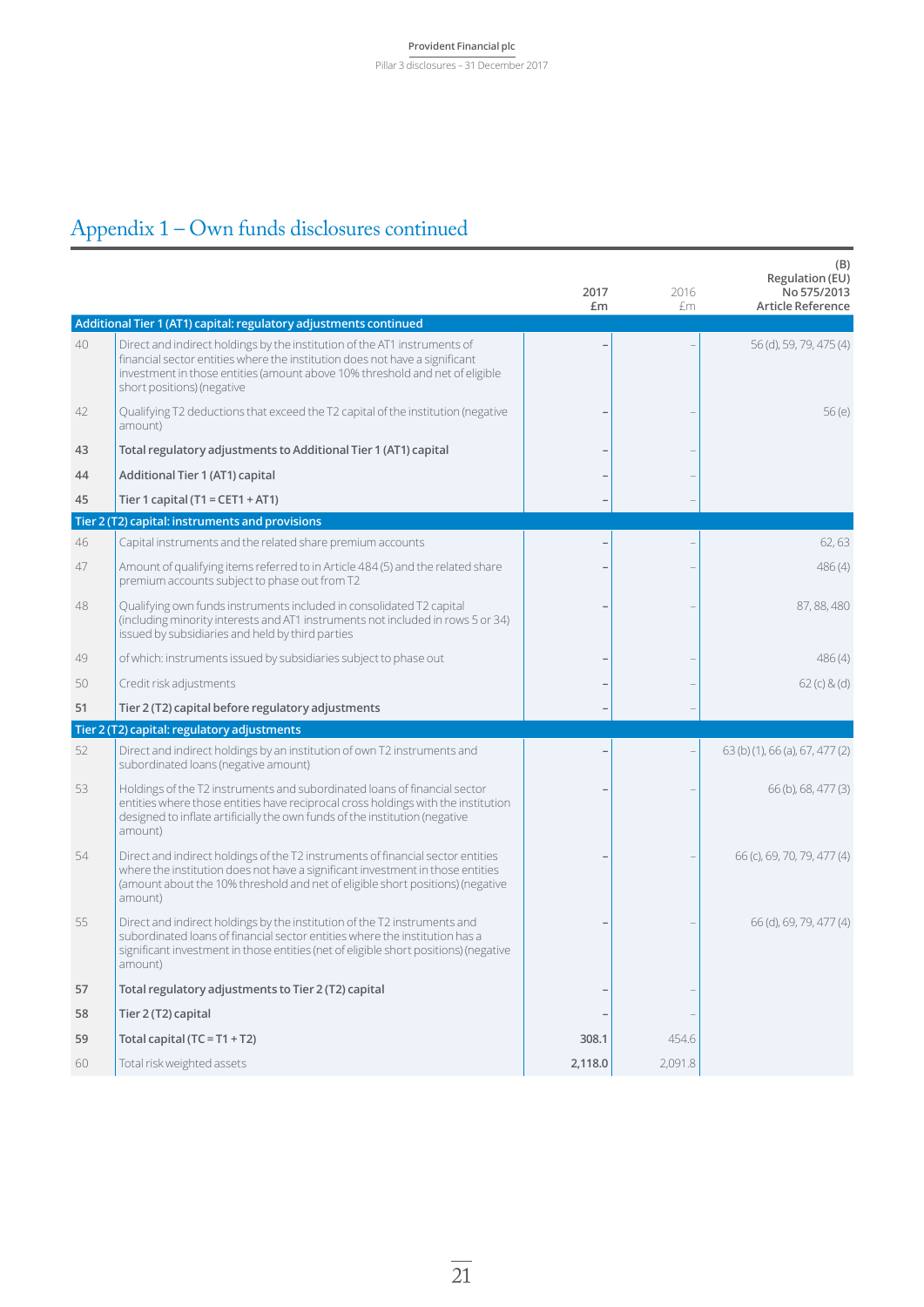#### **Provident Financial plc** Pillar 3 disclosures – 31 December 2017

# Appendix 1 – Own funds disclosures continued

|     |                                                                                                                                                                                                                                                                                                                                           | 2017<br>£m | 2016<br>£m | (B)<br>Regulation (EU)<br>No 575/2013<br><b>Article Reference</b>               |
|-----|-------------------------------------------------------------------------------------------------------------------------------------------------------------------------------------------------------------------------------------------------------------------------------------------------------------------------------------------|------------|------------|---------------------------------------------------------------------------------|
|     | <b>Capital ratios and buffers</b>                                                                                                                                                                                                                                                                                                         |            |            |                                                                                 |
| 61  | Common Equity Tier 1 (as a percentage of risk exposure amount)                                                                                                                                                                                                                                                                            | 14.5%      | 21.7%      | 92(2)(a)                                                                        |
| 62  | Tier 1 (as a percentage of risk exposure amount)                                                                                                                                                                                                                                                                                          | 14.5%      | 21.7%      | 92(2)(b)                                                                        |
| 63  | Total capital (as a percentage of risk exposure amount)                                                                                                                                                                                                                                                                                   | 14.5%      | 21.7%      | 92(2)(c)                                                                        |
| 64  | Institution specific buffer requirement (CET1 requirements in accordance<br>with article 92 (1) (a) plus capital conservation and countercyclical buffer<br>requirements, plus systemic risk buffer, plus the systemically important<br>institution buffer (G-SII or O-SII buffer), expressed as a percentage of risk<br>exposure amount) |            |            | CRD 128, 129, 130, 131, 133                                                     |
| 65  | of which: capital conservation buffer requirement                                                                                                                                                                                                                                                                                         |            |            |                                                                                 |
| 66  | of which: countercyclical buffer requirement                                                                                                                                                                                                                                                                                              |            |            |                                                                                 |
| 67  | of which: systemic risk buffer requirement                                                                                                                                                                                                                                                                                                |            |            |                                                                                 |
| 67a | of which: Global Systemically Important Institution (G-SII) or other Systemically<br>Important Institution (O-SII) buffer                                                                                                                                                                                                                 |            |            |                                                                                 |
| 68  | Common Equity Tier 1 available to meet buffers (as a percentage of risk<br>exposure amount)                                                                                                                                                                                                                                               | 14.5%      | 21.7%      | <b>CRD 128</b>                                                                  |
|     | Amounts below the thresholds for deduction (before risk weighting)                                                                                                                                                                                                                                                                        |            |            |                                                                                 |
| 72  | Direct and indirect holdings of the capital of financial sector entities where the<br>institution does not have a significant investment in those entities (amount<br>below 10% threshold and net of eligible short positions)                                                                                                            |            |            | 36(1)(h), 45, 46, 472(10)<br>56 (c), 59, 60, 475 (4)<br>66 (c), 69, 70, 477 (4) |
| 73  | Direct and indirect holdings by the institution of the CET1 instruments of<br>financial sector entities where the institution has a significant investment in<br>those entities (amount below 10% threshold and net of eligible short positions)                                                                                          |            |            | 36 (1) (ii), 45, 48, 470, 472 (11)                                              |
| 75  | Deferred tax assets arising from temporary differences (amount above 10%<br>threshold, net of related tax liability where the conditions in 38 (3) are met)<br>(negative amount)                                                                                                                                                          |            |            | 36(1)(c), 38, 48, 470, 472(5)                                                   |
|     | Applicable caps on the inclusion of provisions in Tier 2                                                                                                                                                                                                                                                                                  |            |            |                                                                                 |
| 76  | Credit risk adjustments included in T2 in respect of exposures subject to<br>standardised approach (prior to the application of the cap)                                                                                                                                                                                                  |            |            | 62                                                                              |
| 77  | Cap on inclusion of credit risk adjustments in T2 under standardised approach                                                                                                                                                                                                                                                             |            |            | 62                                                                              |
| 78  | Credit risk adjustments included in T2 in respect of exposures subject to<br>standardised approach (prior to the application of the cap)                                                                                                                                                                                                  |            |            | 62                                                                              |
| 79  | Cap for inclusion of credit risk adjustments in T2 under internal ratings-based<br>approach                                                                                                                                                                                                                                               |            |            | 62                                                                              |
|     | Capital instruments subject to phase-out arrangements (only applicable between 1 January 2013 and 1 January 2022)                                                                                                                                                                                                                         |            |            |                                                                                 |
| 80  | Current cap on CET1 instruments subject to phase out arrangements                                                                                                                                                                                                                                                                         |            |            | 484 (3), 486 (2) & (5)                                                          |
| 81  | Amount excluded from CET1 due to cap (excess over cap after redemptions<br>and maturities)                                                                                                                                                                                                                                                |            |            | 484 (3), 486 (2) & (5)                                                          |
| 82  | Current cap on AT1 instruments subject to phase out arrangements                                                                                                                                                                                                                                                                          |            |            | $484(4)$ , $486(3)$ & (5)                                                       |
| 83  | Amount excluded from AT1 due to cap (excess over cap after redemptions and<br>maturities)                                                                                                                                                                                                                                                 |            |            | $484(4)$ , $486(3)$ & (5)                                                       |
| 84  | Current cap on T2 instruments subject to phase out arrangements                                                                                                                                                                                                                                                                           |            |            | 484 (5), 486 (4) & (5)                                                          |
| 85  | Amount excluded from T2 due to cap (excess over cap after redemptions and<br>maturities)                                                                                                                                                                                                                                                  |            |            | $484(5)$ , $486(4)$ & $(5)$                                                     |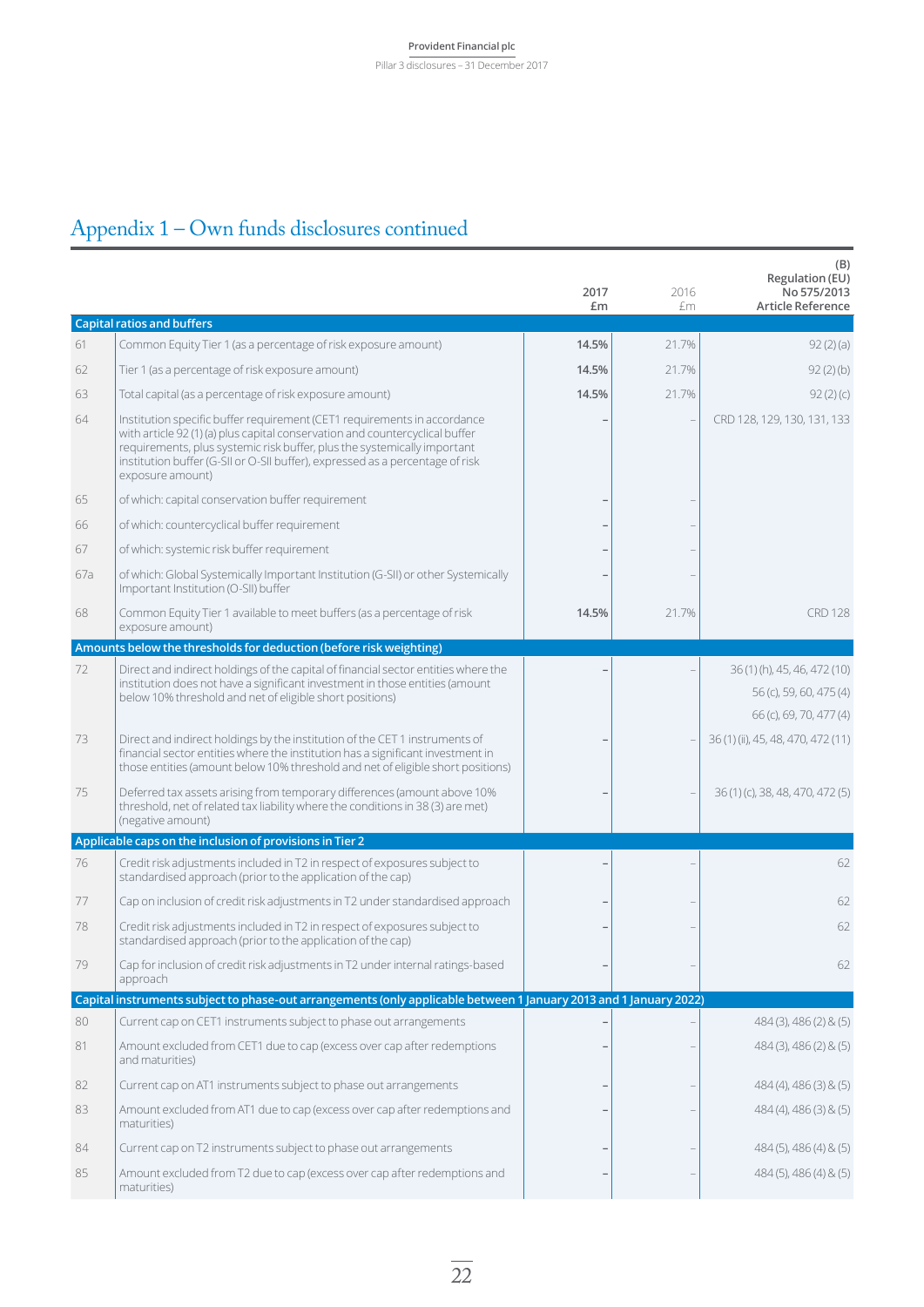### Appendix 2 – Leverage ratio disclosures

Presented in accordance with Annex I of the Commission Implementing Regulation (EU) 2016/200 and based on the reported leverage ratio position at 31 December 2017.

| Reference date       | 31 December 2017        |
|----------------------|-------------------------|
| Entity name          | Provident Financial plc |
| Level of application | Consolidated            |

|                       | corono, upplicación consolidades                                                                                                                                                                                                                      |            | Applicable Amount |
|-----------------------|-------------------------------------------------------------------------------------------------------------------------------------------------------------------------------------------------------------------------------------------------------|------------|-------------------|
|                       | Table LRSum: Summary reconciliation of accounting assets<br>and leverage ratio exposures                                                                                                                                                              | 2017<br>£m | 2016<br>£m        |
| $\mathbf{1}$          | Total assets as per published financial statements                                                                                                                                                                                                    | 2,965.9    | 2,826.6           |
| 2                     | Adjustment for entities which are consolidated for accounting purposes but are outside the scope of<br>regulatory consolidation                                                                                                                       |            |                   |
| 3                     | (Adjustment for fiduciary assets recognised on the balance sheet pursuant to the applicable accounting<br>framework but excluded from the leverage ratio exposure measure in accordance with Article 429(13) of<br>Regulation (EU) No 575/2013 "CRR") |            |                   |
| $\overline{4}$        | Adjustments for derivative financial instruments                                                                                                                                                                                                      |            | 0.2               |
| 5                     | Adjustments for securities financing transactions "SFTs"                                                                                                                                                                                              |            |                   |
| 6                     | Adjustment for off-balance sheet items (ie conversion to credit equivalent amounts of off-balance sheet<br>exposures)                                                                                                                                 | 96.9       | 77.2              |
| EU-<br>6a             | (Adjustment for intragroup exposures excluded from the leverage ratio exposure measure in accordance<br>with Article 429 (7) of Regulation (EU) No 575/2013)                                                                                          |            |                   |
| EU-<br>6 <sub>b</sub> | (Adjustment for exposures excluded from the leverage ratio exposure measure in accordance with Article<br>429 (14) of Regulation (EU) No 575/2013)                                                                                                    | 96.9       | 77.2              |
| $\overline{7}$        | Other adjustments                                                                                                                                                                                                                                     | (221.4)    | (188.1)           |
| 8                     | Total leverage ratio exposure                                                                                                                                                                                                                         | 2,841.4    | 2,715.9           |

**CRR leverage ratio exposures**

|                | Table LRCom: Leverage ratio common disclosure                                                                                                | 2017<br>£m | 2016<br>fm |
|----------------|----------------------------------------------------------------------------------------------------------------------------------------------|------------|------------|
|                | On-balance sheet exposures (excluding derivatives and SFTs)                                                                                  |            |            |
| 1              | On-balance sheet items (excluding derivatives, SFTs and fiduciary assets, but including collateral)                                          | 2,971.5    | 2,837.9    |
| $\overline{2}$ | (Asset amounts deducted in determining Tier 1 capital)                                                                                       | (227.0)    | (199.4)    |
| 3              | Total on-balance sheet exposures (excluding derivatives, SFTs and fiduciary assets)<br>(sum of lines 1 and 2)                                | 2,744.5    | 2,638.5    |
|                | <b>Derivative exposures</b>                                                                                                                  |            |            |
| $\overline{4}$ | Replacement cost associated with all derivatives transactions (ie net of eligible cash variation margin)                                     |            | 0.2        |
| 5              | Add-on amounts for PFE associated with all derivatives transactions (mark-to-market method)                                                  |            |            |
| EU-<br>5a      | Exposure determined under Original Exposure Method                                                                                           |            |            |
| 6              | Gross-up for derivatives collateral provided where deducted from the balance sheet assets pursuant to the<br>applicable accounting framework |            |            |
| 7              | (Deductions of receivables assets for cash variation margin provided in derivatives transactions)                                            |            |            |
| 8              | (Exempted CCP leg of client-cleared trade exposures)                                                                                         |            |            |
| 9              | Adjusted effective notional amount of written credit derivatives                                                                             |            |            |
| 10             | (Adjusted effective notional offsets and add-on deductions for written credit derivatives)                                                   |            |            |
| 11             | Total derivative exposures (sum of lines 4 to 10)                                                                                            |            | 0.2        |
|                | Securities financing transaction exposures                                                                                                   |            |            |
| 12             | Gross SFT assets (with no recognition of netting), after adjusting for sales accounting transactions                                         |            |            |
| 13             | (Netted amounts of cash payables and cash receivables of gross SFT assets)                                                                   |            |            |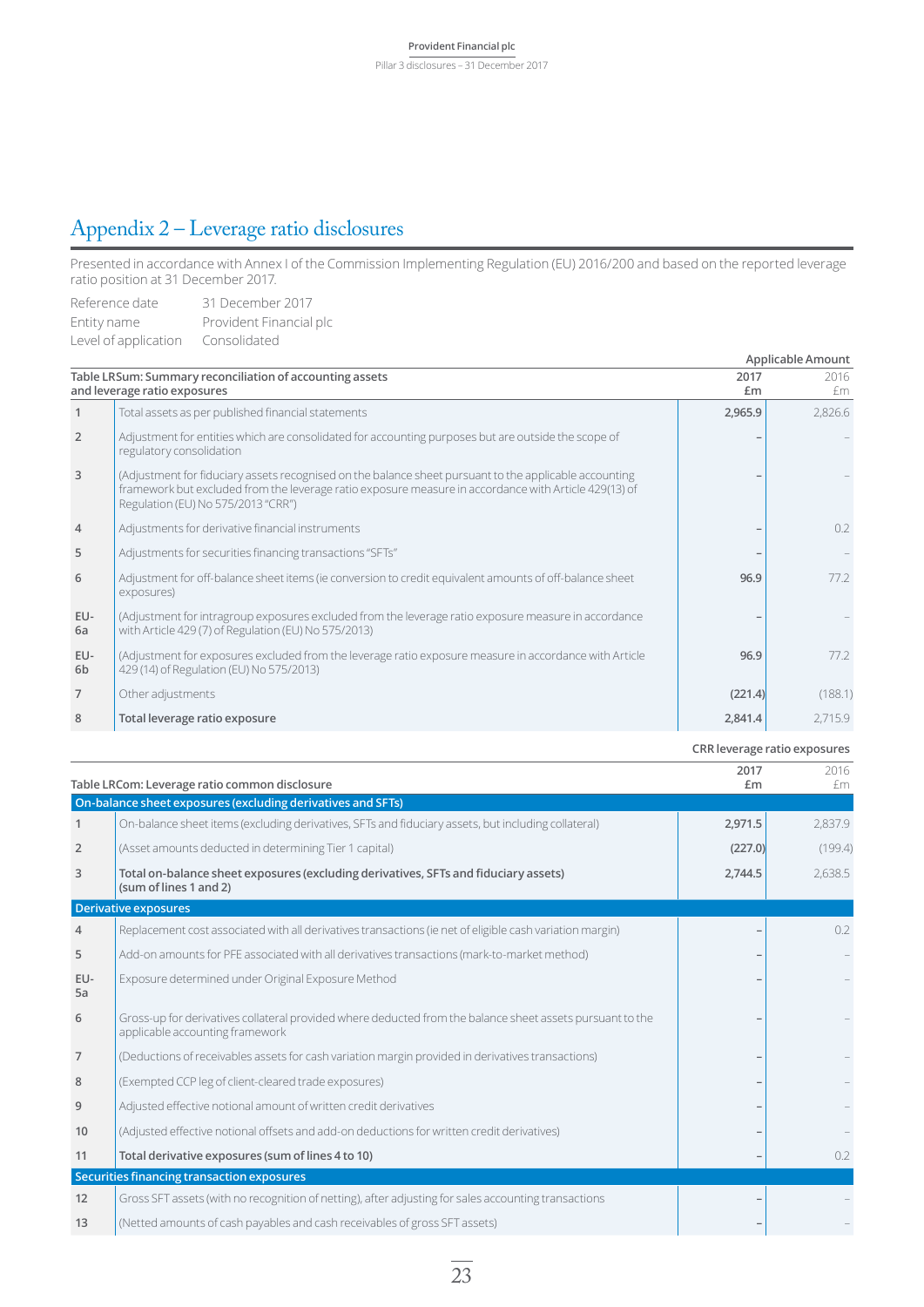## Appendix 2 – Leverage ratio disclosures continued

|                        |                                                                                                                                                 |                 | CRR leverage ratio exposures |
|------------------------|-------------------------------------------------------------------------------------------------------------------------------------------------|-----------------|------------------------------|
|                        | Table LRCom: Leverage ratio common disclosure continued                                                                                         | 2017<br>£m      | 2016<br>£m                   |
|                        | Securities financing transaction exposures continued                                                                                            |                 |                              |
| 14                     | Counterparty credit risk exposure for SFT assets                                                                                                |                 |                              |
| EU-<br>14a             | Derogation for SFTs: Counterparty credit risk exposure in accordance with Article 429b (4) and 222 of<br>Regulation (EU) No 575/2013            |                 |                              |
| 15                     | Agent transaction exposures                                                                                                                     |                 |                              |
| EU-<br>15a             | (Exempted CCP leg of client-cleared SFT exposure)                                                                                               |                 |                              |
| 16                     | Total securities financing transaction exposures (sum of lines 12 to 15a)                                                                       |                 |                              |
|                        | Other off-balance sheet exposures                                                                                                               |                 |                              |
| 17                     | Off-balance sheet exposures at gross notional amount                                                                                            | 969.2           | 771.8                        |
| 18                     | (Adjustments for conversion to credit equivalent amounts)                                                                                       | (872.3)         | (694.6)                      |
| 19                     | Other off-balance sheet exposures (sum of lines 17 to 18)                                                                                       | 96.9            | 77.2                         |
|                        | Exempted exposures in accordance with CRR Article 429 (7) and (14) (on and off balance sheet)                                                   |                 |                              |
| EU-<br>19a             | (Exemption of intragroup exposures (solo basis) in accordance with Article 429(7) of Regulation (EU)<br>No 575/2013 (on and off balance sheet)) |                 |                              |
| EU-<br>19 <sub>b</sub> | (Exposures exempted in accordance with Article 429 (14) of Regulation (EU) No 575/2013<br>(on and off balance sheet))                           |                 |                              |
|                        | <b>Capital and total exposures</b>                                                                                                              |                 |                              |
| 20                     | Tier 1 capital                                                                                                                                  | 308.1           | 454.6                        |
| 21                     | Total leverage ratio exposures (sum of lines 3, 11, 16, 19, EU-19a and EU-19b)                                                                  | 2,841.4         | 2,715.9                      |
|                        | Leverage ratio                                                                                                                                  |                 |                              |
| 22                     | Leverage ratio                                                                                                                                  | 10.8%           | 16.7%                        |
|                        | Choice on transitional arrangements and amount of derecognised fiduciary items                                                                  |                 |                              |
| EU-<br>23              | Choice on transitional arrangements for the definition of the capital measure                                                                   | Fully phased in | Fully<br>phased in           |
| EU-<br>24              | Amount of derecognised fiduciary items in accordance with Article 429(11) of Regulation (EU) NO 575/2013                                        |                 |                              |

|           |                                                                                                             |            | CRR leverage ratio exposures |
|-----------|-------------------------------------------------------------------------------------------------------------|------------|------------------------------|
|           | Table LRSpl: Split-up of on balance sheet exposures<br>(excluding derivatives, SFTs and exempted exposures) | 2017<br>£m | 2016<br>£m                   |
| $EU-1$    | Total on-balance sheet exposures (excluding derivatives, SFTs, and exempted exposures), of which:           | 2,971.5    | 2,837.9                      |
| $EU-2$    | Trading book exposures                                                                                      |            |                              |
| $EU-3$    | Banking book exposures, of which:                                                                           | 2,971.5    | 2,837.9                      |
| $EU-4$    | Covered bonds                                                                                               |            |                              |
| $EU-5$    | Exposures treated as sovereigns                                                                             | 268.9      | 180.3                        |
| $EU-6$    | Exposures to regional governments, MDB, international organisations and PSE NOT treated<br>as sovereigns    |            |                              |
| $EU-7$    | Institutions                                                                                                | 41.7       | 37.8                         |
| $EU-8$    | Secured by mortgages of immovable properties                                                                |            |                              |
| $EU-9$    | Retail exposures                                                                                            | 2,059.7    | 2,108.8                      |
| EU-<br>10 | Corporate                                                                                                   |            |                              |
| EU-<br>11 | Exposures in default                                                                                        | 249.7      | 198.0                        |
| EU-<br>12 | Other exposures (eg equity, securitisations, and other non-credit obligation assets)                        | 351.5      | 313.0                        |
|           |                                                                                                             |            |                              |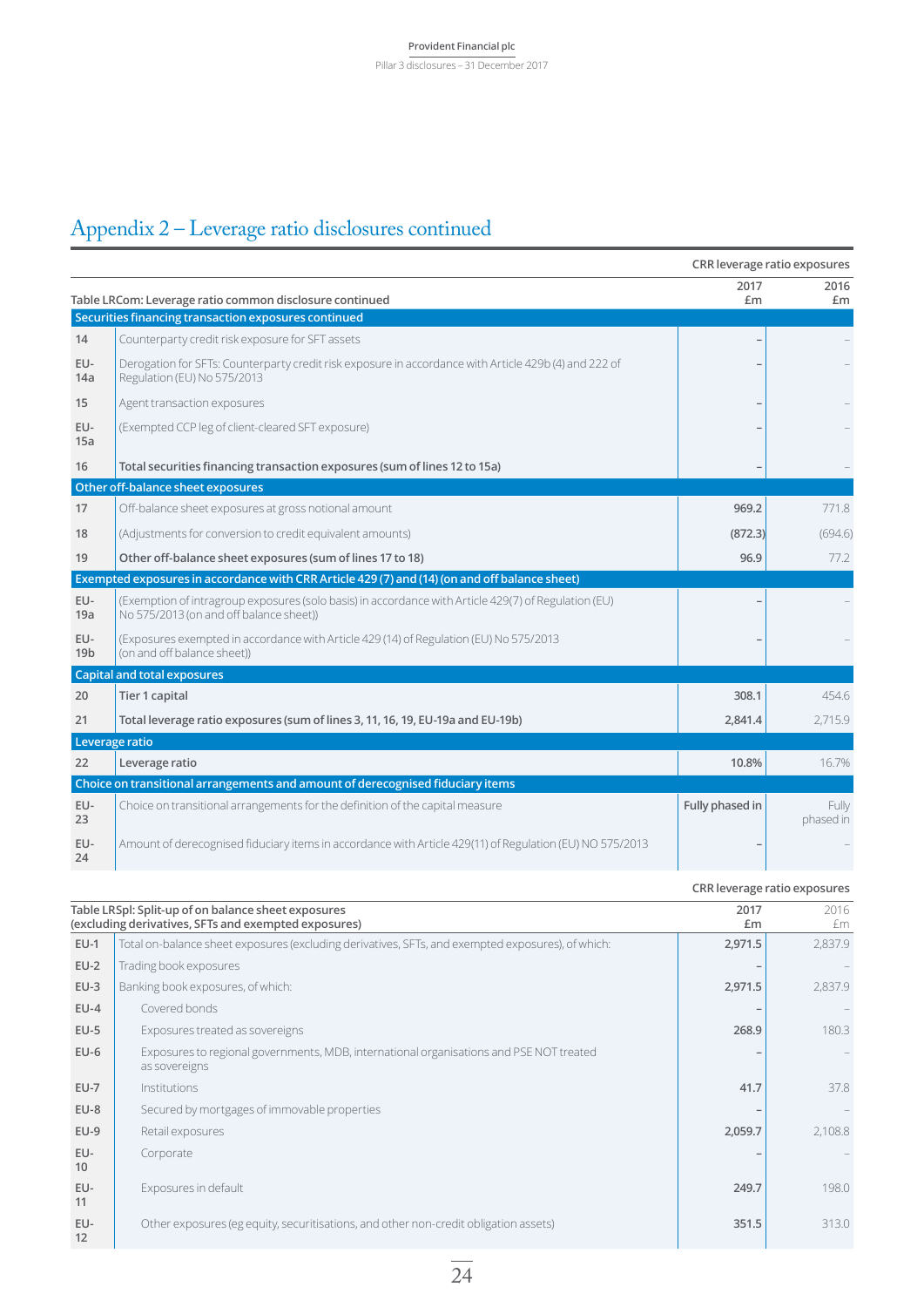### Appendix 3 – Main features of the ordinary shares of Provident Financial plc

Based on reported ordinary shares at 31 December 2017

| 1               | Issuer                                                                                                        | Provident Financial plc                                |
|-----------------|---------------------------------------------------------------------------------------------------------------|--------------------------------------------------------|
| $\overline{2}$  | Unique identifier (eg CUSIP, ISIN or Bloomberg identifier for private placement)                              | n/a                                                    |
| 3               | Governing law(s) of the instrument                                                                            | English Law                                            |
| 4               | <b>Transitional CRR rules</b>                                                                                 | Common Equity Tier 1                                   |
| 5               | Post-transitional CRR rules                                                                                   | Common Equity Tier 1                                   |
| 6               | Eligible at solo/(sub-) consolidated/solo & (sub-) consolidated                                               | Solo & Consolidated                                    |
| 7               | Instrument type (types to be specified by each jurisdiction)                                                  | Ordinary Shares                                        |
| 8               | Amount recognised in regulatory capital (Currency in million, as of most recent reporting date)               | £303.7m of ordinary share<br>capital and share premium |
| 9               | Nominal amount of instrument (Currency in million)                                                            | £30.7m                                                 |
| 9a              | Issue price                                                                                                   | n/a                                                    |
| 9b              | Redemption price                                                                                              | n/a                                                    |
| 10              | Accounting classification                                                                                     | Shareholders' Equity                                   |
| 11              | Original date of issuance                                                                                     | Various                                                |
| 12              | Perpetual or dated                                                                                            | Perpetual                                              |
| 13              | Original maturity date                                                                                        | No Maturity                                            |
| 14              | Issuer call subject to prior supervisory approval                                                             | n/a                                                    |
| 15              | Optional call date, contingent call dates and redemption amount                                               | n/a                                                    |
| 16              | Subsequent call dates, if applicable                                                                          | n/a                                                    |
| 17              | Fixed or floating dividend/coupon                                                                             | n/a                                                    |
| 18              | Coupon rate and any related index                                                                             | n/a                                                    |
| 19              | Existence of a dividend stopper                                                                               | n/a                                                    |
| 20a             | Fully discretionary, partially discretionary or mandatory (in terms of timing)                                | Fully discretionary                                    |
| 20 <sub>b</sub> | Fully discretionary, partially discretionary or mandatory (in terms of amount)                                | Fully discretionary                                    |
| 21              | Existence of step up or other incentive to redeem                                                             | n/a                                                    |
| 22              | Noncumulative or cumulative                                                                                   | Noncumulative                                          |
| 23              | Convertible or non-convertible                                                                                | Non-convertible                                        |
| 24              | If convertible, conversion trigger (s)                                                                        | n/a                                                    |
| 25              | If convertible, fully or partially                                                                            | n/a                                                    |
| 26              | If convertible, conversion rate                                                                               | n/a                                                    |
| 27              | If convertible, mandatory or optional conversion                                                              | n/a                                                    |
| 28              | If convertible, specify instrument type convertible into                                                      | n/a                                                    |
| 29              | If convertible, specify issuer of instrument it converts into                                                 | n/a                                                    |
| 30              | Write-down features                                                                                           | <b>No</b>                                              |
| 31              | If write-down, write-down trigger(s)                                                                          | n/a                                                    |
| 32              | If write-down, full or partial                                                                                | n/a                                                    |
| 33              | If write-down, permanent or temporary                                                                         | n/a                                                    |
| 34              | If temporary write-down, description of write-up mechanism                                                    | n/a                                                    |
| 35              | Position in subordination hierarchy in liquidation (specify instrument type immediately senior to instrument) | n/a                                                    |
| 36              | Non-compliant transitioned features                                                                           | No.                                                    |
| 37              | If yes, specify non-compliant features                                                                        | n/a                                                    |